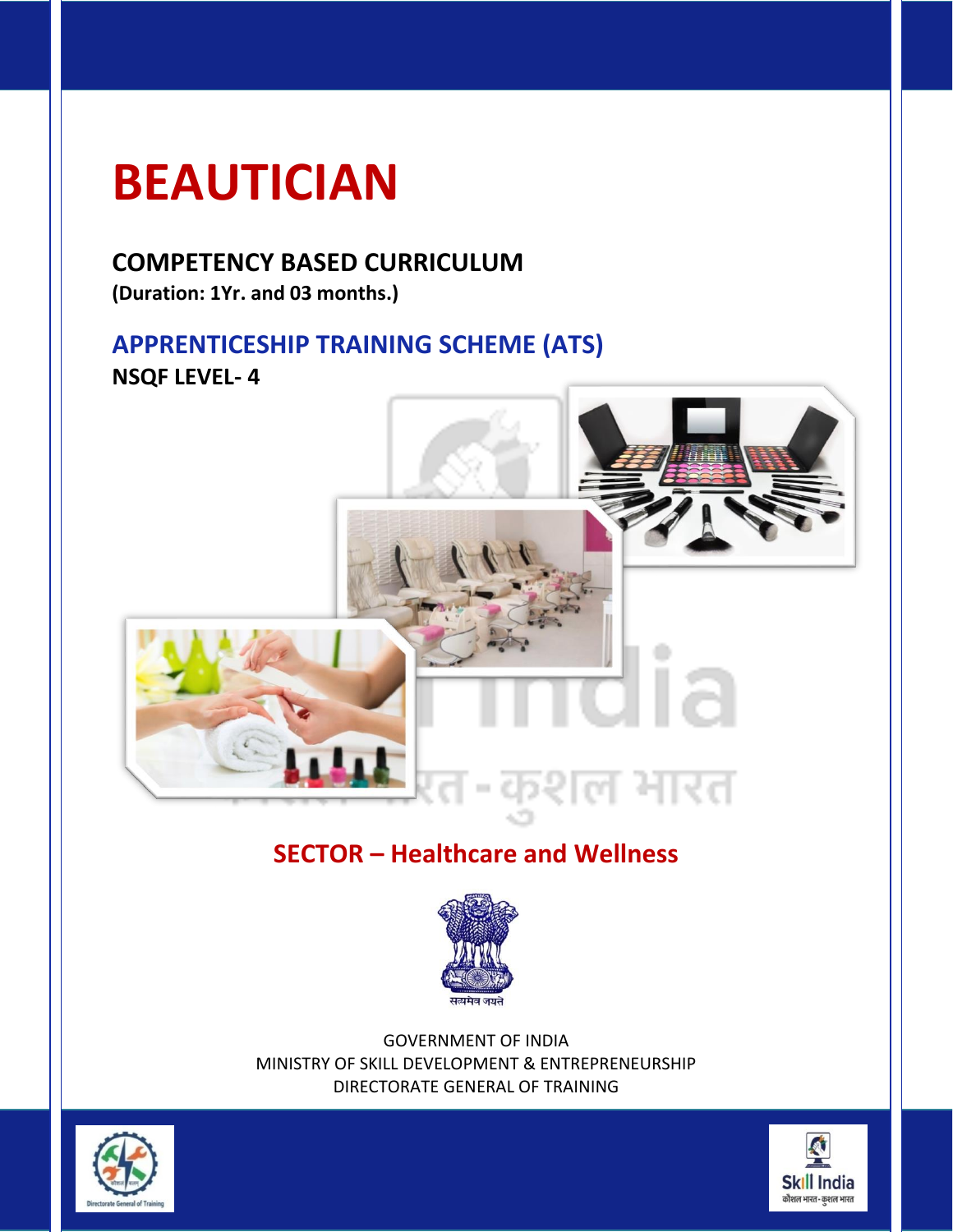# **BEAUTICIAN**

**(Revised in 2018)**



**NSQF LEVEL - 4**

# Skill India कौशल भारत-कुशल भारत

Developed By

Ministry of Skill Development and Entrepreneurship Directorate General of Training **CENTRAL STAFF TRAINING AND RESEARCH INSTITUTE** EN-81, Sector-V, Salt Lake City, Kolkata – 700 091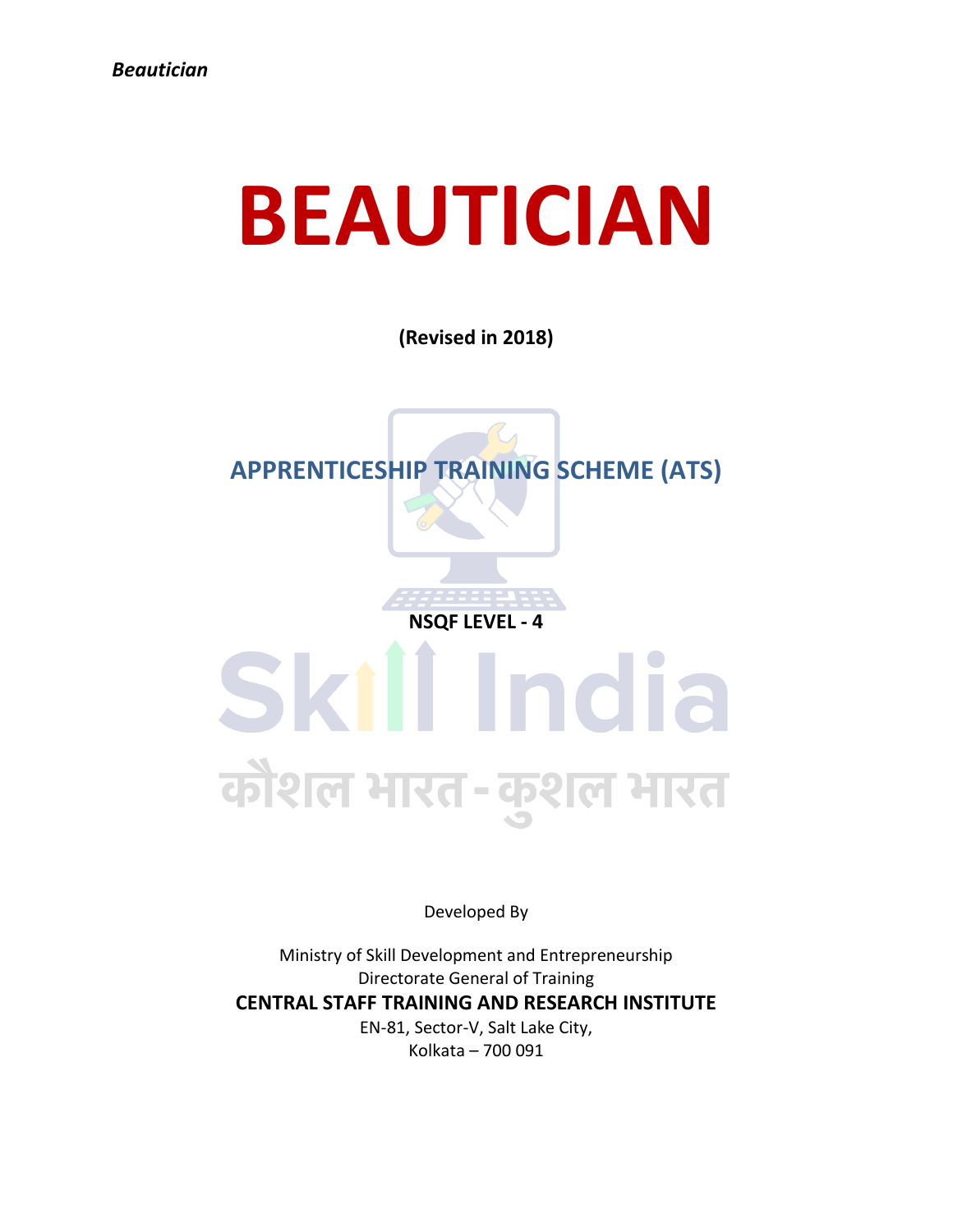The DGT sincerely express appreciation for the contribution of the Industry, State Directorate, Trade Experts and all others who contributed in revising the curriculum. Special acknowledgement to the following industries/organizations who have contributed valuable inputs in revising the curricula through their expert members:

- 1. LTA school of beauty, Mumbai
- 2. Sahiba salon academy
- 3. VLCC, health care ltd.
- 4. Blossom Kochhar creative art & design.

Special acknowledgement by DGT to the following expert members who have contributed immensely in this curriculum.

| SI. | <b>Name &amp; Designation</b>  | Organization                                         | <b>Expert Group</b> |
|-----|--------------------------------|------------------------------------------------------|---------------------|
| No. | Sh./Mr./Ms.                    |                                                      | <b>Designation</b>  |
| 1.  | Ms. Upma Bhatia, DT            | DGT, H.Q.                                            | Expert              |
| 2.  | Ms. Alka Sharma, JDT           | NVTI, Noida.                                         | Expert              |
| 3.  | Ms. Vaishali, Shah DT          | LTA School of Beauty, Mumbai                         | Expert              |
| 4.  | Ms. Samantha Kochhar, MD       | Blossom Kochhar creative art &<br>design, New Delhi. | Expert              |
| 5.  | Ms. Pinky Singh, Owner         | Sahiba Salon academy, Ghaziabad                      | Expert              |
| 6.  | Ms Sita Podwal, Senior trainer | VLCC, health care ltd.                               | Expert              |
| 7.  | Ms. SunitaBhat, TO             | NVTI, Noida.                                         | Expert              |
| 8.  | Ms. Ruchichamoli, VI           | NVTI, Noida.                                         | Expert              |
|     |                                |                                                      |                     |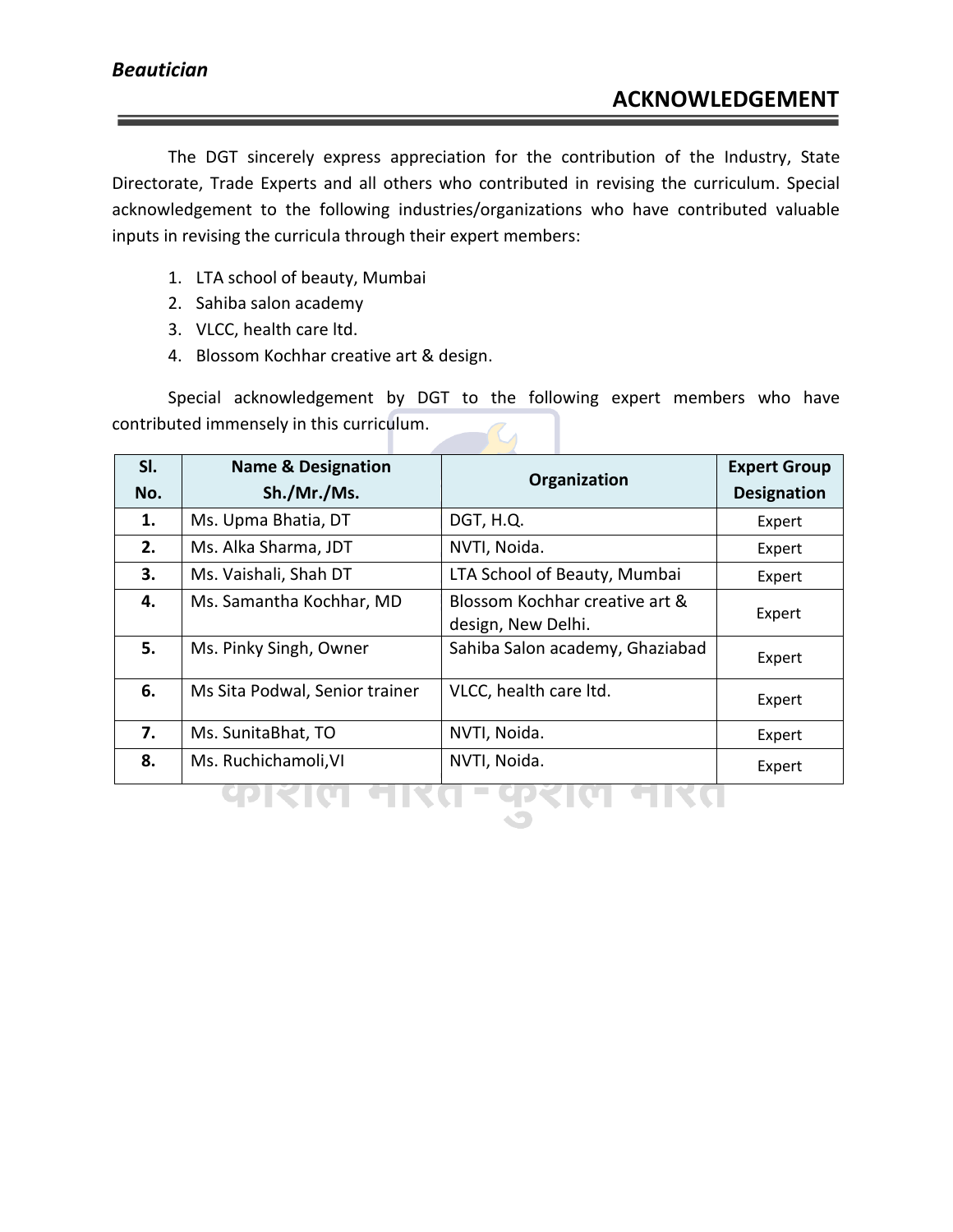亖

### **CONTENTS**

| SI.<br>No. | <b>Topics</b>                                               | Page<br>No. |
|------------|-------------------------------------------------------------|-------------|
| 1.         | Background                                                  | $1 - 2$     |
| 2.         | <b>Training System</b>                                      | $3 - 7$     |
| 3.         | <b>Job Role</b>                                             | 8           |
| 4.         | <b>NSQF Level Compliance</b>                                | 9           |
| 5.         | <b>General Information</b>                                  | 10          |
| 6.         | Learning Outcome                                            | $11 - 12$   |
| 7.         | Learning Outcome with Assessment Criteria                   |             |
| 8.         | Syllabus                                                    | $15 - 16$   |
| 9.         | Syllabus - Core Skill                                       |             |
|            | 9.1 Core Skill - Employability Skill                        | $17 - 20$   |
| 10.        | 22<br>Details of Competencies (On-Job Training)             |             |
| 11.        | List of Trade Tools & Equipment Basic Training - Annexure I | $23 - 26$   |
| 12.        | Format for Internal Assessment - Annexure II                | 27          |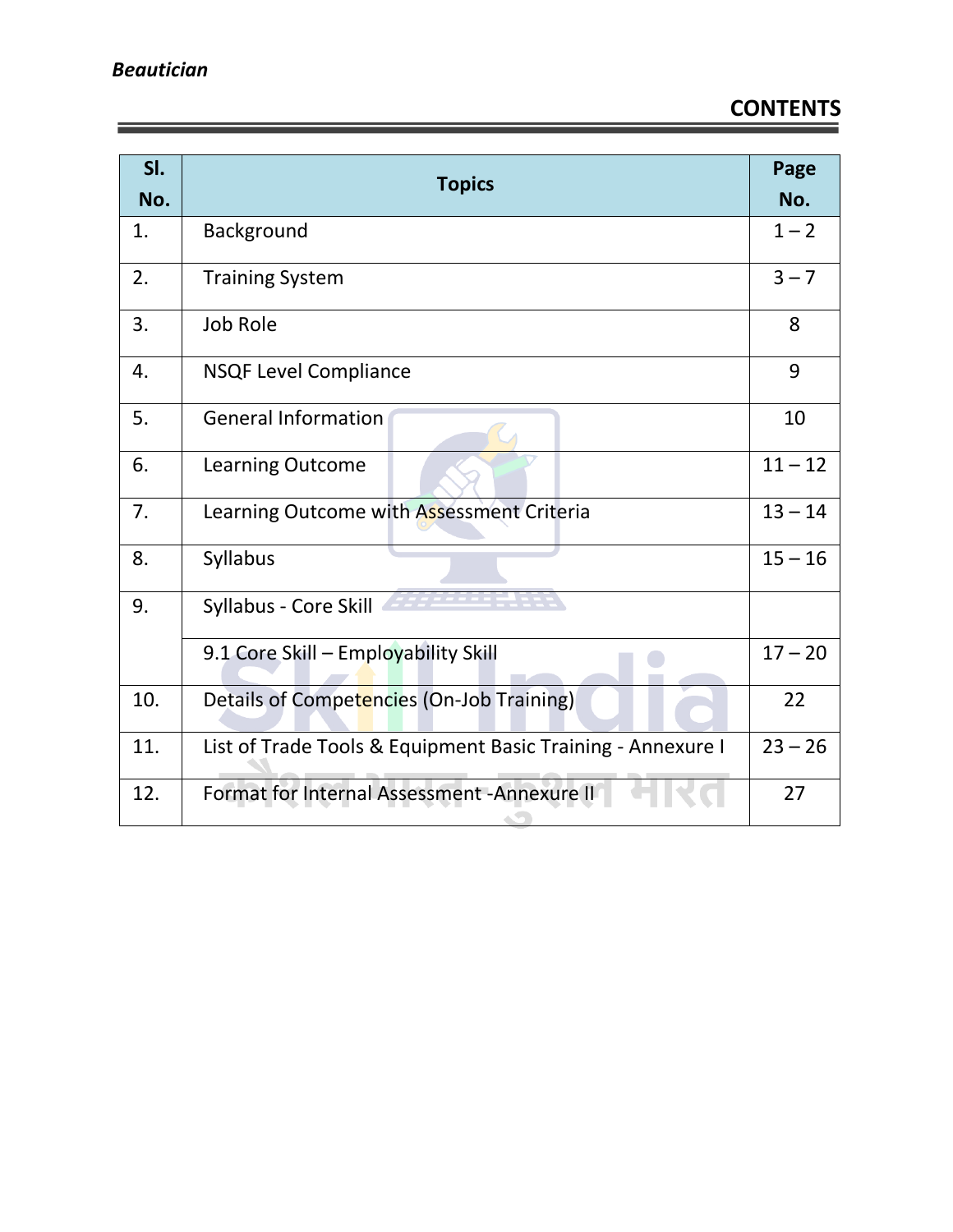#### **1.1 Apprenticeship Training Scheme under Apprentice Act 1961**

The Apprentices Act, 1961 was enacted with the objective of regulating the programme of training of apprentices in the industry by utilizing the facilities available therein for imparting on-the-job training. The Act makes it obligatory for employers in specified industries to engage apprentices in designated trades to impart Apprenticeship Training on the job in industry to school leavers and person having National Trade Certificate (ITI pass-outs) issued by National Council for Vocational Training (NCVT) to develop skilled manpower for the industry**.** There are four categories of apprentices namely**; trade apprentice, graduate, technician and technician (vocational) apprentices.** 

Qualifications and period of apprenticeship training of **trade apprentices** vary from trade to trade. The apprenticeship training for trade apprentices consists of basic training followed by practical training. At the end of the training, the apprentices are required to appear in a trade test conducted by NCVT and those successful in the trade tests are awarded the National Apprenticeship Certificate.

The period of apprenticeship training for graduate (engineers), technician (diploma holders and technician (vocational) apprentices is one year. Certificates are awarded on completion of training by the Department of Education, Ministry of Human Resource Development.

#### **1.2 Changes in Industrial Scenario**

Recently we have seen huge changes in the Indian industry. The Indian Industry registered an impressive growth during the last decade and half. The number of industries in India have increased manifold in the last fifteen years especially in services and manufacturing sectors. It has been realized that India would become a prosperous and a modern state by raising skill levels, including by engaging a larger proportion of apprentices, will be critical to success; as will stronger collaboration between industry and the trainees to ensure the supply of skilled workforce and drive development through employment. Various initiatives to build up an adequate infrastructure for rapid industrialization and improve the industrial scenario in India have been taken.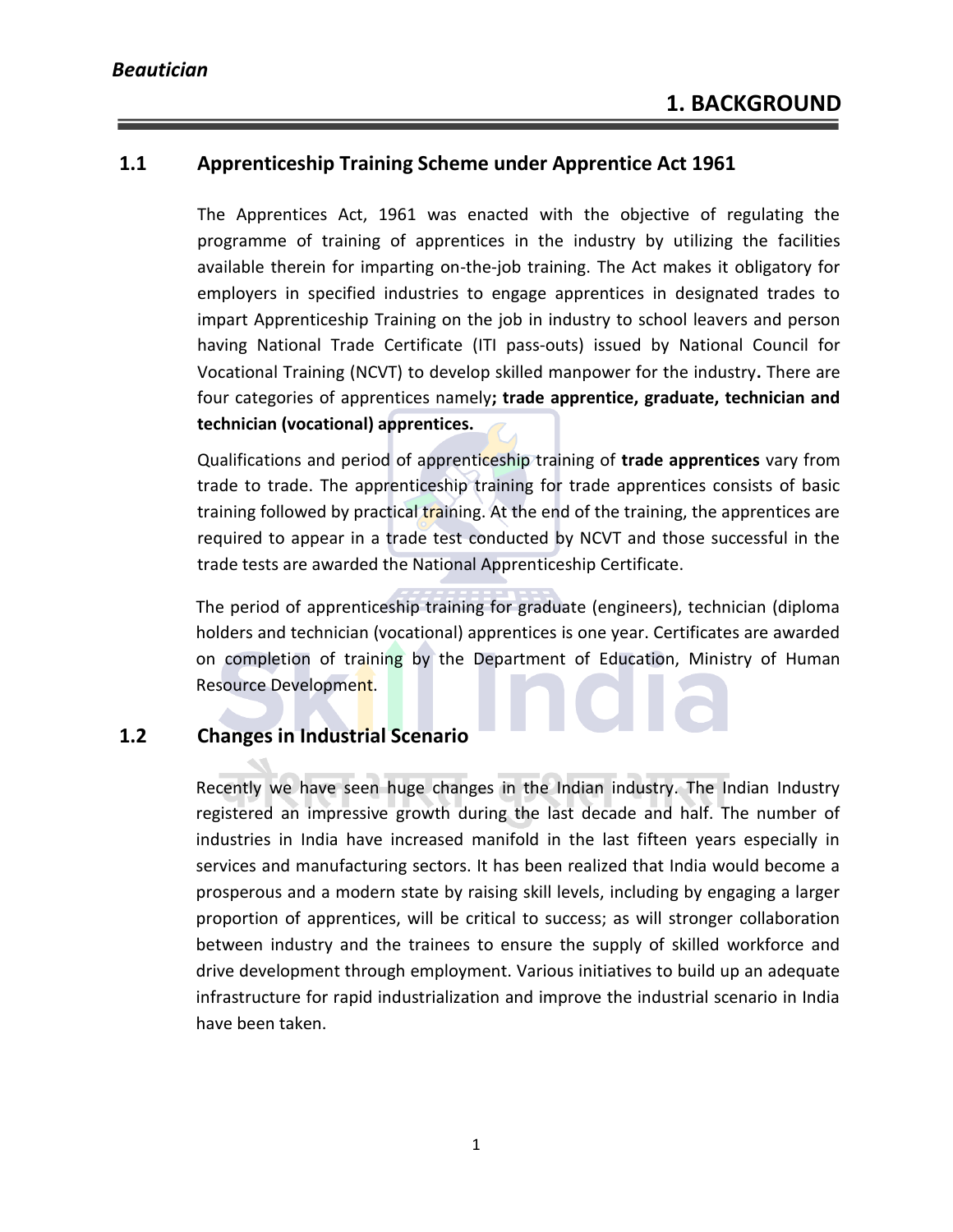#### **1.3 Reformation**

The Apprentices Act, 1961 has been amended and brought into effect from 22<sup>nd</sup> December, 2014 to make it more responsive to industry and youth. Key amendments are as given below:

- Prescription of number of apprentices to be engaged at establishment level instead of trade-wise.
- Establishment can also engage apprentices in optional trades which are not designated, with the discretion of entry level qualification and syllabus.
- Scope has been extended also to non-engineering occupations.
- Establishments have been permitted to outsource basic training in an institute of their choice.
- The burden of compliance on industry has been reduced significantly.

# Skill India कौशल भारत-कुशल भारत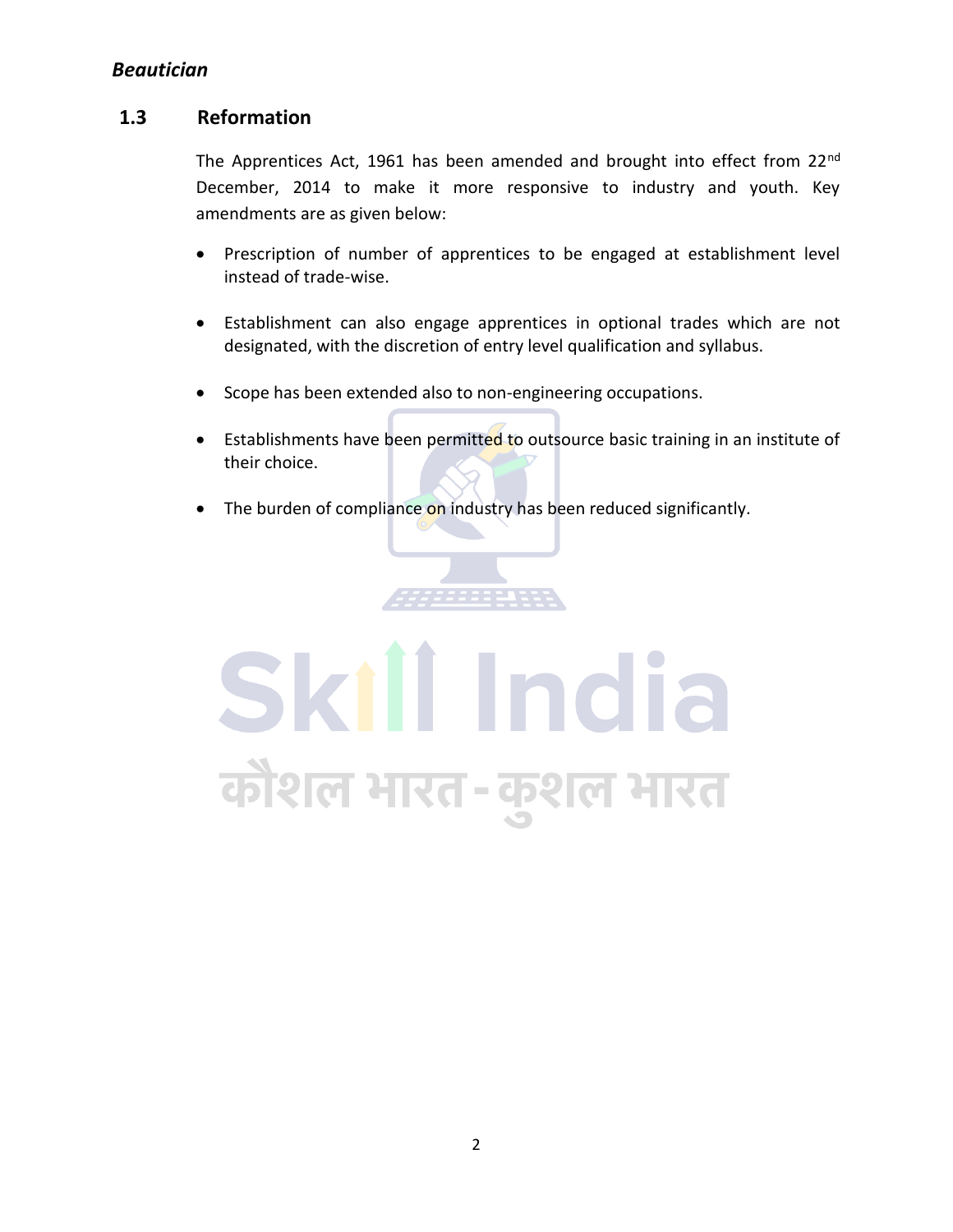#### **2.1 GENERAL**

Directorate General of Training (DGT) under Ministry of Skill Development & Entrepreneurship offers range of vocational training courses catering to the need of different sectors of economy/ Labour market. The vocational training programmes are delivered under aegis of National Council of Vocational Training (NCVT). Craftsman Training Scheme (CTS) and Apprenticeship Training Scheme (ATS) are two pioneer programmes of NCVT for propagating vocational training.

'Beautician' trade under ATS is one of the most popular courses delivered nationwide through different industries. The course is of one year and three months (01 Block of 15 months duration including basic training) duration. It mainly consists of Domain area. In the Domain Area Trade Theory & Practical impart professional - skills and knowledge, while Core area - and Employability Skills imparts requisite core skills & knowledge and life skills. After passing out the training programme, the trainee is being awarded National Apprenticeship Certificate (NAC) by NCVT having worldwide recognition.

**Broadly candidates need to demonstrate that they are able to:**

- Read & interpret technical parameters/document, plan and organize work processes, identify necessary materials and tools;
- Perform task with due consideration to safety rules, accident prevention regulations and environmental protection stipulations;
- Apply professional skill, knowledge, core skills & employability skills while performing jobs and solve problem during execution.
- Check the different make-up application according to different facial shapes एन  $&$  age.  $\Box$  $\blacksquare$
- Document the technical parameters related to the task undertaken.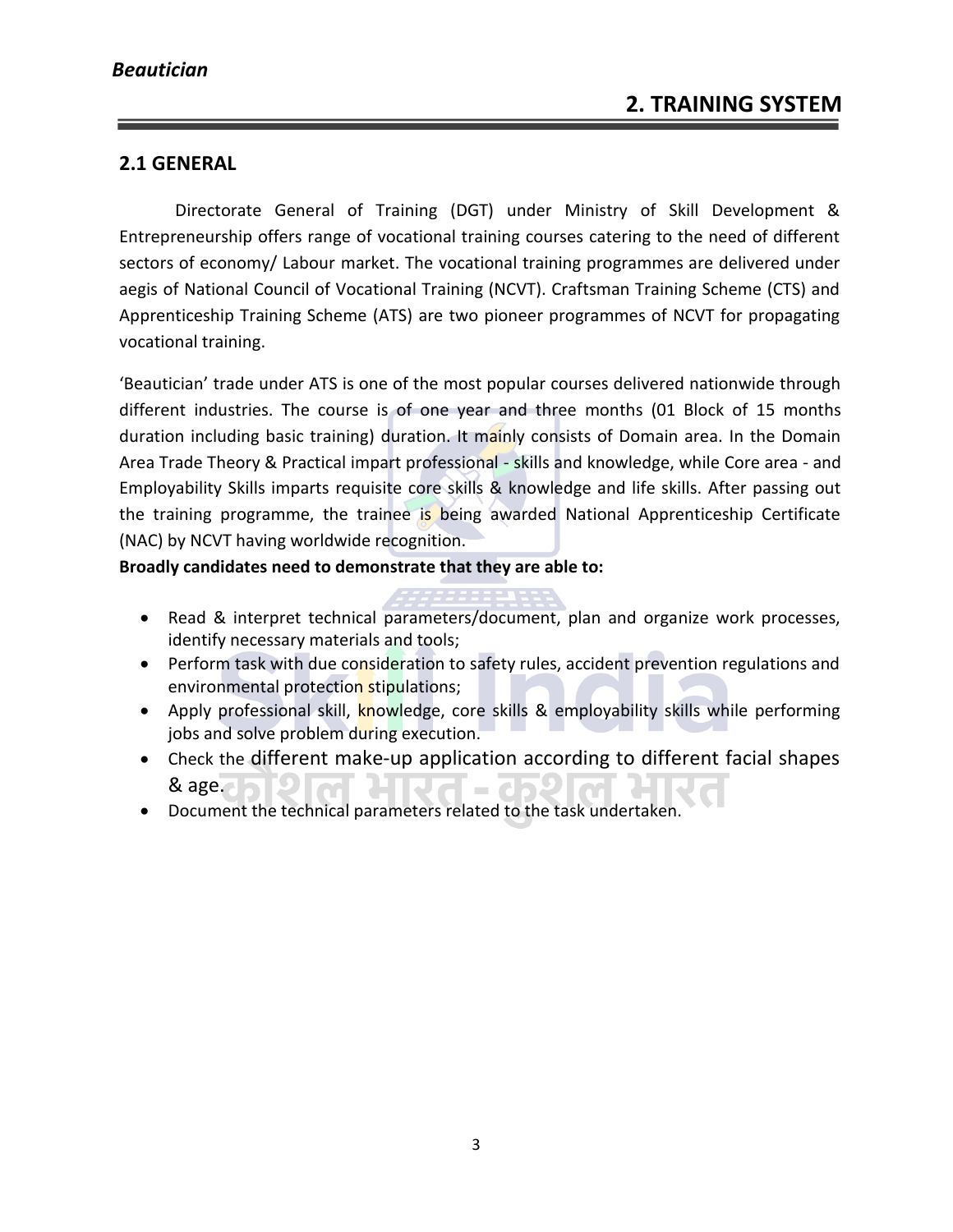#### **2.2 CAREER PROGRESSION PATHWAYS:**

• Indicative pathways for vertical mobility.



#### **2.3 COURSE STRUCTURE:**

Table below depicts the distribution of training hours across various course elements during a period of one year (*Basic Training and On-Job Training*): -

#### **Total training duration details: -**

| Time<br>(in months)       | $1 - 3$        | $4 - 15$    |
|---------------------------|----------------|-------------|
| <b>Basic Training</b>     | <b>Block-1</b> | -----       |
| <b>Practical Training</b> | ----           | $Block - I$ |
| (On - job training)       |                |             |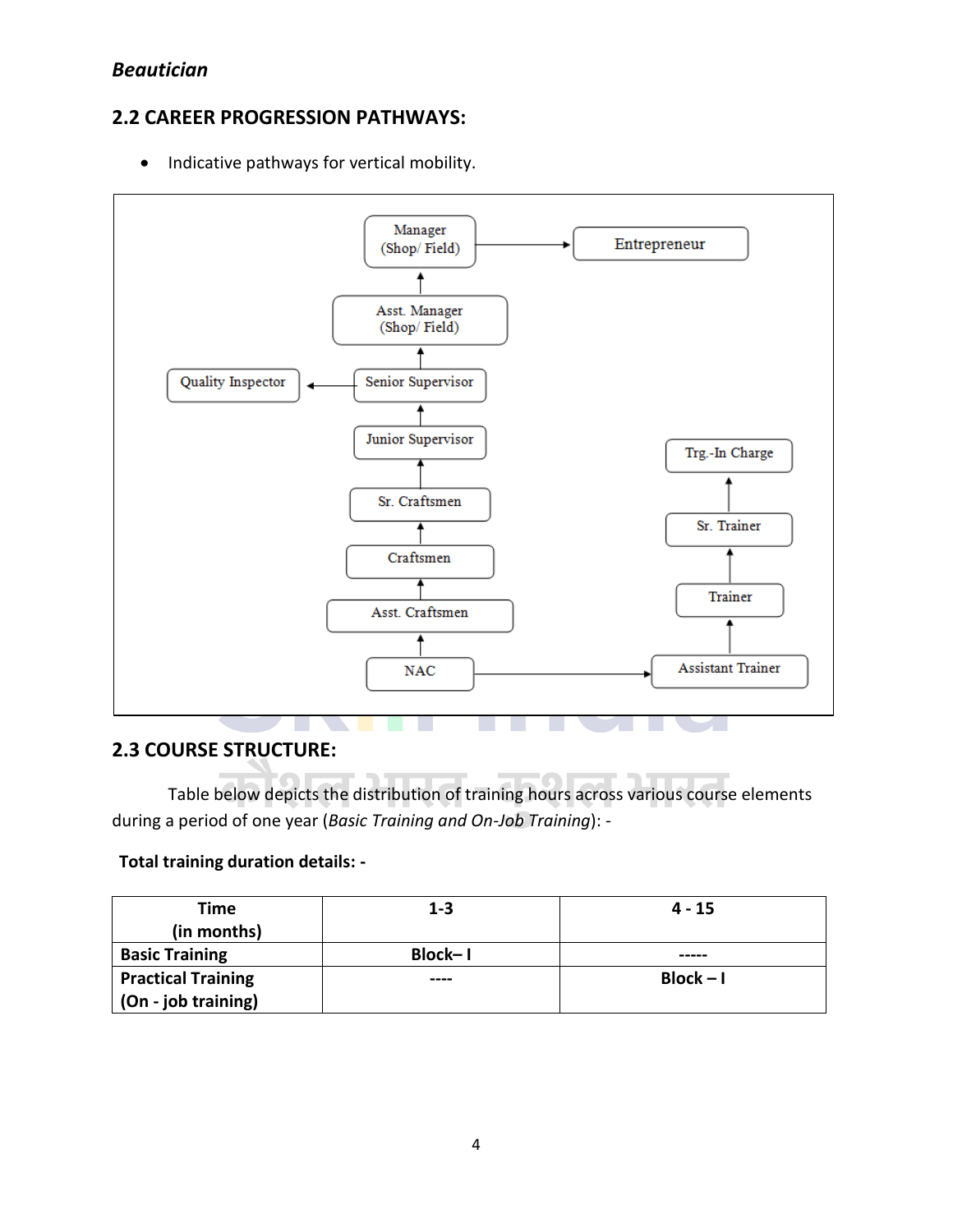#### **A. Basic Training**

For 02 yrs. Course (Non-Engg.):- **Total 03 months:** 03 months in 1styr. only For 01 yr. Course (Non-Engg):- **Total 03 months:** 03 months in 1st yr.

| Sl. No. | <b>Course Element</b>                        | <b>Total Notional Training Hours</b><br>(For 01 yr. Course) |
|---------|----------------------------------------------|-------------------------------------------------------------|
| 1       | Professional Skill (Trade Practical)         | 270                                                         |
| 2       | Professional Knowledge (Trade Theory)        | 120                                                         |
| 3       | <b>Employability Skills</b>                  | 110                                                         |
|         | <b>Total (including Internal Assessment)</b> | 500                                                         |

#### **B. On-Job Training:-**

For 01 yr. Course (Non-Engg.) :-( **Total 12 months**)

Notional Training Hours for On-Job Training: 2080 Hrs.

#### **C. Total training hours:-**

| <b>Duration</b>                | <b>Basic Training</b> | <b>On-Job Training</b> | <b>Total</b> |
|--------------------------------|-----------------------|------------------------|--------------|
| For 02 yrs. Course (Non-Engg.) | 500 hrs.              | 3640 hrs.              | 4140 hrs.    |
| For 01 yr. Course (Non-Engg.)  | 500 hrs.              | 2080 hrs.              | 2580 hrs.    |

#### **2.4 ASSESSMENT & CERTIFICATION:**

The trainee will be tested for his skill, knowledge and attitude during the period of course and at the end of the training programme as notified by Govt of India from time to time. The Employability skills will be tested in first two semesters only.

a) The **Internal assessment** during the period of training will be done by **Formative assessment method** by testing for assessment criteria listed against learning outcomes. The training institute have to maintain individual *trainee portfolio* as detailed in assessment guideline. The marks of internal assessment will be as per the template (Annexure – II).

b) The final assessment will be in the form of summative assessment method. The All India Trade Test for awarding NAC will be conducted by NCVT on completion of course as per guideline of Govt of India. The pattern and marking structure is being notified by govt of India from time to time. **The learning outcome and assessment criteria will be basis for setting question papers for final assessment. The examiner during final examination will also check**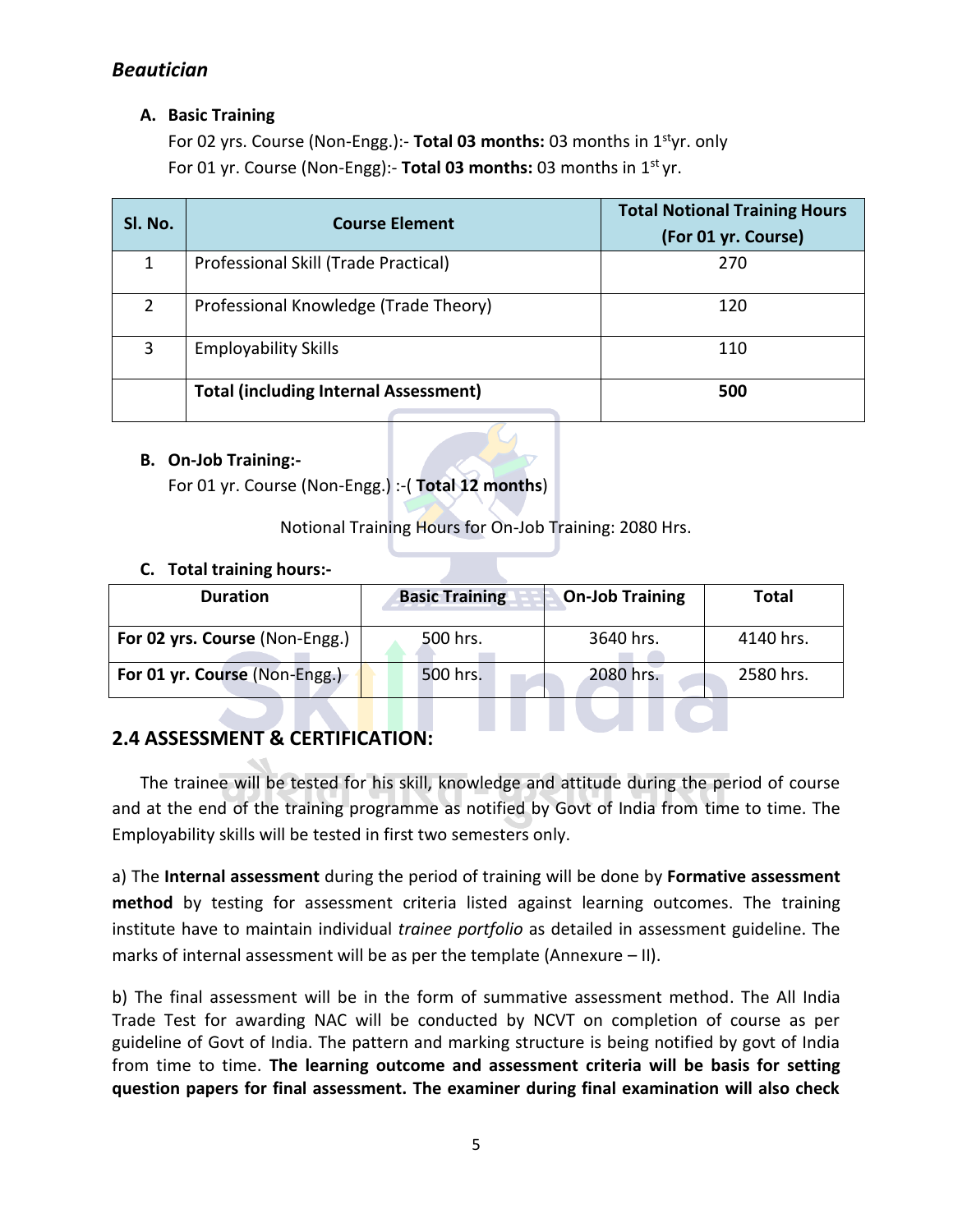individual trainee's profile as detailed in assessment guideline before giving marks for practical examination.

#### **2.4.1 PASS REGULATION**

The minimum pass percent for Practical is 60% & minimum pass percent for Theory subjects 40%. The candidate passes in each subject conducted under all India trade test.

#### **2.4.2 ASSESSMENT GUIDELINE**

Appropriate arrangements should be made to ensure that there will be no artificial barriers to assessment. The nature of special needs should be taken into account while undertaking assessment. Due consideration should be given while assessing for team work, avoidance/reduction of scrap/wastage and disposal of scarp/wastage as per procedure, behavioral attitude, sensitivity to environment and regularity in training. The sensitivity towards OSHE and self-learning attitude are to be considered while assessing competency.

Assessment will be evidence based comprising the following:

- Job carried out in labs/workshop
- Record book/ daily diary
- Answer sheet of assessment
- Viva-voce
- Progress chart
- Attendance and punctuality
- Assignment
- Project work

Evidences of internal assessments are to be preserved until forthcoming semester examination for audit and verification by examination body. The following marking pattern to be adopted while assessing:

| <b>Performance Level</b>                                                                                                                                                                                                                        | <b>Evidence</b>                                                                                                                                                                                                                                                                                                        |
|-------------------------------------------------------------------------------------------------------------------------------------------------------------------------------------------------------------------------------------------------|------------------------------------------------------------------------------------------------------------------------------------------------------------------------------------------------------------------------------------------------------------------------------------------------------------------------|
| (a) Weightage in the range of 60 -75% to be allotted during assessment                                                                                                                                                                          |                                                                                                                                                                                                                                                                                                                        |
| performance in this grade, the<br>For<br>candidate with occasional guidance and<br>showing due regard for safety procedures<br>and practices, has produced work which<br>demonstrates attainment of an acceptable<br>standard of craftsmanship. | Demonstration of good skill in the use of<br>$\bullet$<br>hand tools, machine tools and workshop<br>equipment<br>Below 70% tolerance dimension/accuracy<br>$\bullet$<br>achieved while undertaking different work<br>with those demanded by the<br>component/job/set standards.<br>A fairly good level of neatness and |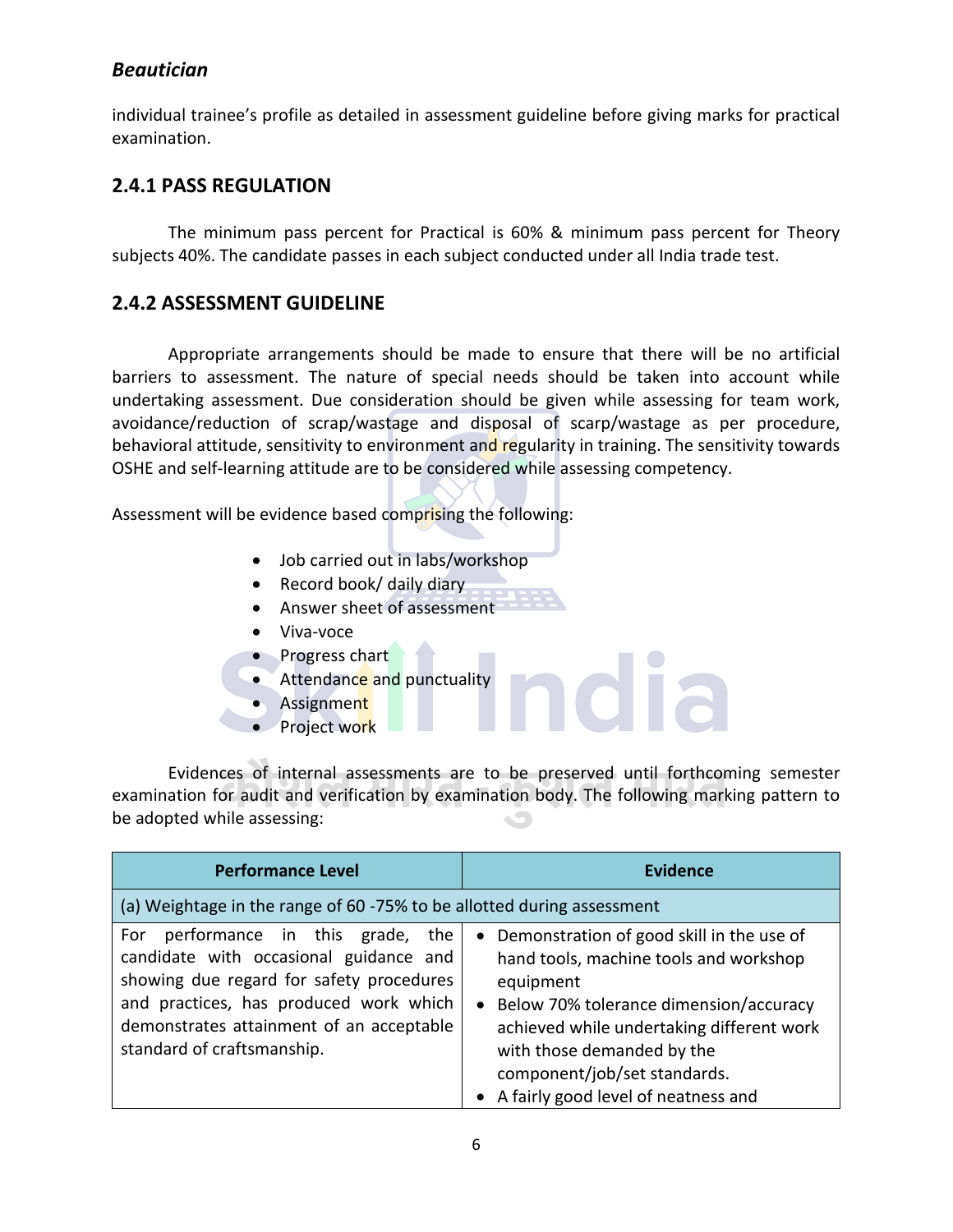|                                                                                                                                                                                                                                                                                                    | consistency in the finish<br>Occasional support in completing the<br>project/job.                                                                                                                                                                                                                                                                             |
|----------------------------------------------------------------------------------------------------------------------------------------------------------------------------------------------------------------------------------------------------------------------------------------------------|---------------------------------------------------------------------------------------------------------------------------------------------------------------------------------------------------------------------------------------------------------------------------------------------------------------------------------------------------------------|
| (b) Weightage in the range of above 75% - 90% to be allotted during assessment                                                                                                                                                                                                                     |                                                                                                                                                                                                                                                                                                                                                               |
| For this grade, the candidate, with little<br>guidance and showing due regard for safety<br>procedures and practices, has produced<br>work which demonstrates attainment of a<br>reasonable standard of craftsmanship.                                                                             | Good skill levels in the use of hand tools,<br>machine tools and workshop equipment<br>70-80% tolerance dimension/accuracy<br>achieved while undertaking different work<br>with those demanded by the<br>component/job/set standards.<br>A good level of neatness and consistency in<br>the finish<br>Little support in completing the project/job            |
| (c) Weightage in the range of above 90% to be allotted during assessment                                                                                                                                                                                                                           |                                                                                                                                                                                                                                                                                                                                                               |
| performance in this<br>grade, the<br>For<br>candidate, with minimal or no support in<br>organization and execution and with due<br>regard for safety procedures and practices,<br>has produced work which demonstrates<br>attainment<br>of<br>high<br>standard<br>$\circ$ f<br>a<br>craftsmanship. | High skill levels in the use of hand tools,<br>machine tools and workshop equipment<br>Above 80% tolerance dimension/accuracy<br>achieved while undertaking different work<br>with those demanded by the<br>component/job/set standards.<br>A high level of neatness and consistency in<br>the finish.<br>Minimal or no support in completing the<br>project. |

कौशल भारत-कुशल भारत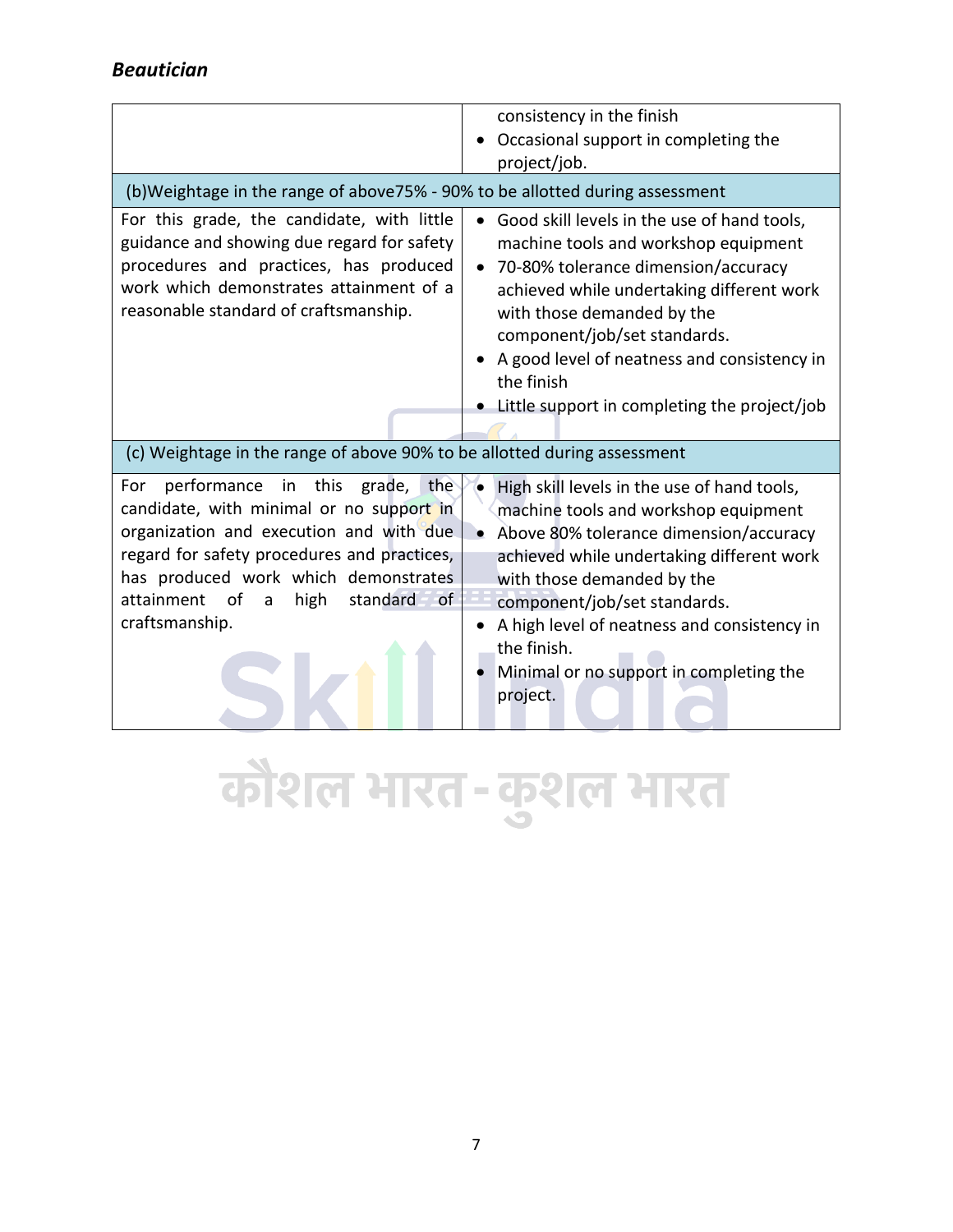#### **Brief description of Job roles:**

Beautician gives various forms of beauty treatment to clients. Examines clients' skin and suggests suitable treatment. Applies lotions, creams and packs to stimulate circulation, lubricate tissues and remove wrinkles and lines. Massages face, neck, arms, legs or other parts of body and gives treatment for superficial skin blemishes. Removes superfluous hair by wax treatment or other method. Shapes, colours and otherwise treats eyebrows and eyelashes and applies cosmetics and advises on suitable make-up. May cut, comb and wave hair according to clients' instructions or according to particular style, tint or dye hair, and give scalp treatment. May clean, shape and polish finger nails.

Manicurist cleans, shapes and polishes finger nails. Applies liquid polish-remover or lotion to take off old nail polish or to clean nails. Moistens nails with water before cutting with scissors or nipper and files edges of nails to shape, Applies nail paint with small brush. Cleans and sterilizes equipment. May advise customers on massage and use of creams to improve appearance of hands and arms. Is known as PEDICURIST if performs similar operations on feet, cuts or treats corns.

Pedicurist and Manicurist needs to be aware of the basics of pedicure and manicure, health and safety, hygiene and needs to be knowledgeable about various beauty products. The role-holder is expected to independently provide services of pedicure and manicure while performing some other assisting services.

Skin Care Specialist provides skin care treatments to face and body to enhance an individual's appearance. Advises clients about colours and types of make-up, and instruct them in make-up application techniques. Applies chemical peels in order to reduce fine lines and age spots. Cleanses clients' skin with water, creams and/or lotions. Demonstrates how to clean and care for skin properly, and recommend skin-care regimens. Determines which products or colours will improve clients' skin quality and appearance. Examines clients' skin, using magnifying lamps or visors when necessary, in order to evaluate skin condition and appearance. Keeps records of client needs and preferences, and the services provided. Performs simple extractions to remove blackheads. Removes body and facial hair by applying wax. Selects and applies cosmetic products such as creams, lotions, and tonics.

Hairdressers, Barbers, Beauticians and Related Workers, other include all other hairdressers, barbers, beauticians and related workers not elsewhere classified.

**Reference NCO:** 5142.0100, 5142.0200, 5142.0201, 5142.0300, 5142.9900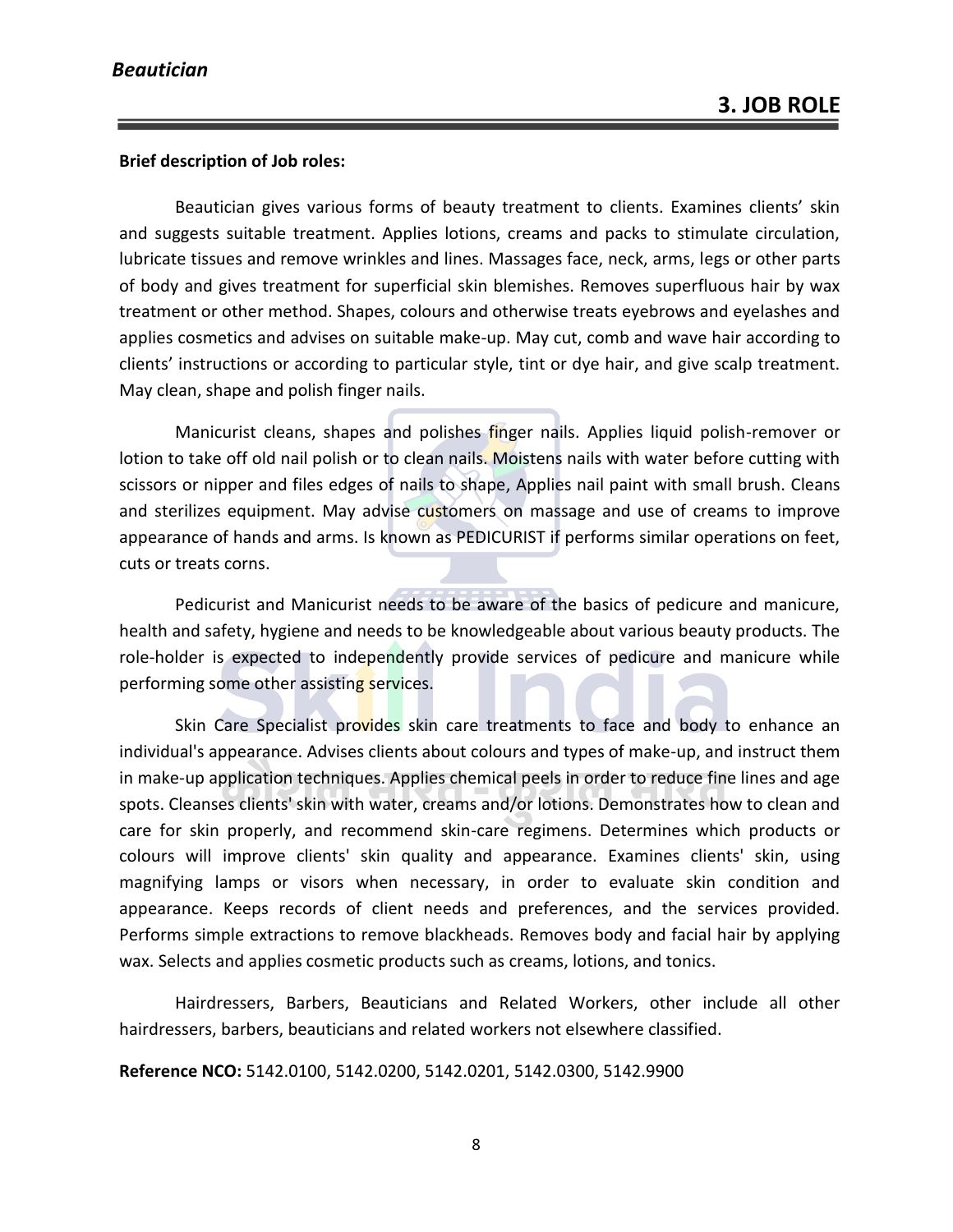ndia

NSQF level for 'Beautician' trade under ATS: **Level 4**

As per notification issued by Govt. of India dated- 27.12.2013 on National Skill Qualification Framework total 10 (Ten) Levels are defined.

Each level of the NSQF is associated with a set of descriptors made up of five outcome statements, which describe in general terms, the minimum knowledge, skills and attributes that a learner needs to acquire in order to be certified for that level.

Each level of the NSQF is described by a statement of learning outcomes in five domains, known as level descriptors. These five domains are:

- a. Process
- b. Professional knowledge,
- c. Professional skill,
- d. Core skill and
- e. Responsibility.

The Broad Learning outcome of Beautician trade under ATS mostly matches with the Level

descriptor at Level- 4.

The NSQF level-4 descriptor is given below:

| <b>Level</b> | <b>Process</b><br><b>Required</b> | <b>Professional</b><br><b>Knowledge</b> | <b>Professional</b><br><b>Skill</b> | <b>Core Skill</b>   | <b>Responsibility</b> |
|--------------|-----------------------------------|-----------------------------------------|-------------------------------------|---------------------|-----------------------|
| Level 4      | Work in                           | l Factual                               | <b>Recall and</b>                   | Language to         | Responsibility        |
|              | familiar,                         | knowledge                               | demonstrate                         | communicate         | for own work          |
|              | predictable,                      | of field of                             | practical skill,                    | written or oral,    | and learning.         |
|              | routine,                          | knowledge                               | routine and                         | with required       |                       |
|              | situation of                      | or study                                | repetitive in                       | clarity, skill to   |                       |
|              | clear choice.                     |                                         | narrow range of                     | lbasic Arithmetic   |                       |
|              |                                   |                                         | application,                        | and algebraic       |                       |
|              |                                   |                                         | using                               | principles, basic   |                       |
|              |                                   |                                         | appropriate rule understanding      |                     |                       |
|              |                                   |                                         | and tool, using                     | of social political |                       |
|              |                                   |                                         | quality concepts and natural        |                     |                       |
|              |                                   |                                         |                                     | environment.        |                       |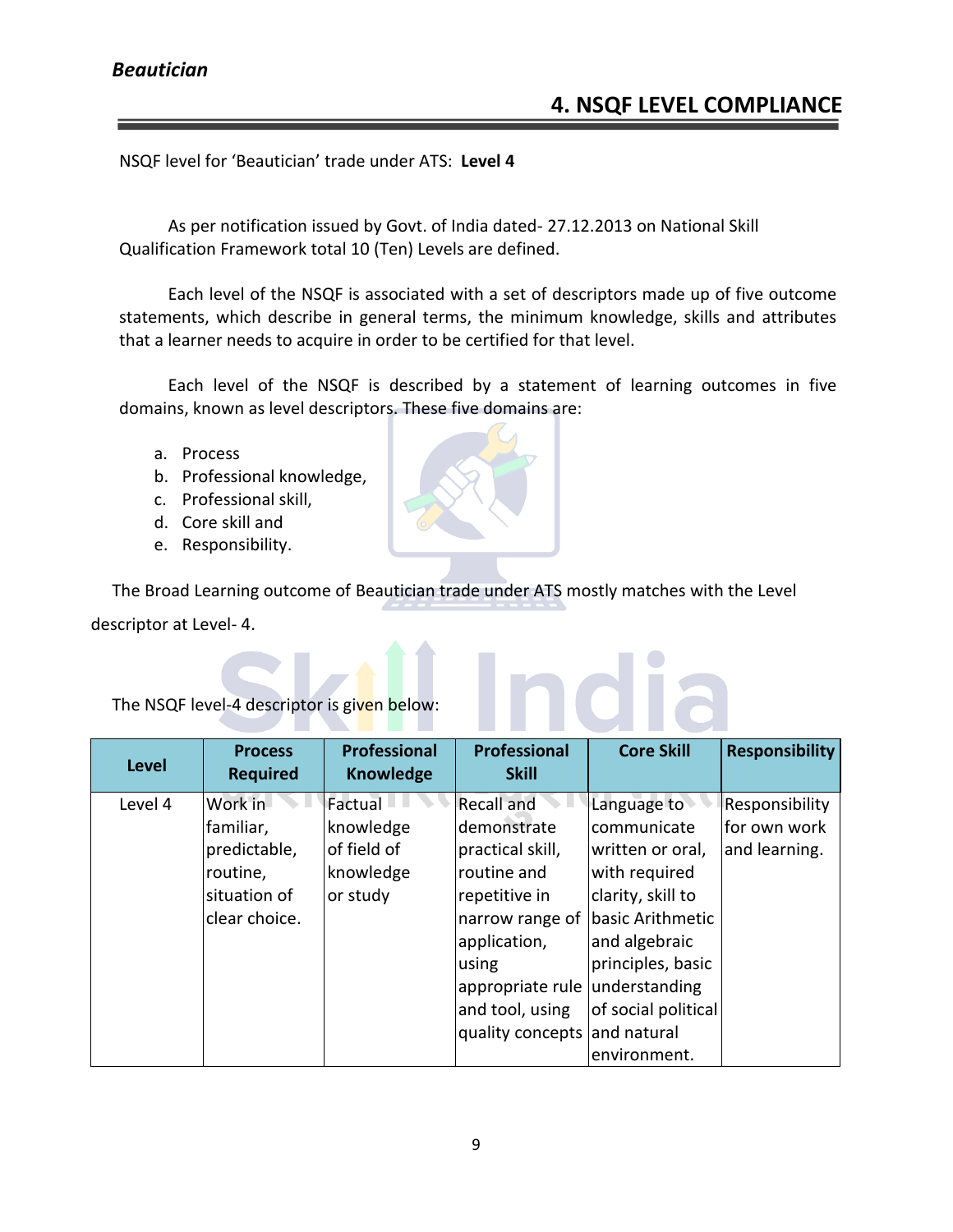### **5. GENERAL INFORMATION**

| <b>Name of the Trade</b>                                                                   | <b>Beautician</b>                                                                                                                                                                               |  |
|--------------------------------------------------------------------------------------------|-------------------------------------------------------------------------------------------------------------------------------------------------------------------------------------------------|--|
| <b>NCO - 2015</b>                                                                          | 5142.0100, 5142.0200, 5142.0201, 5142.0300, 5142.9900                                                                                                                                           |  |
| <b>NSQF Level</b>                                                                          | Level $-4$                                                                                                                                                                                      |  |
| <b>Duration of Apprenticeship</b><br><b>Training</b><br>(Basic Training + On-Job Training) | 3 months+ One year (01 Block of 15 months duration<br>including basic training).                                                                                                                |  |
| <b>Duration of Basic Training</b>                                                          | a) Block $-I: 3$ months<br><b>Total duration of Basic Training: 3 months</b>                                                                                                                    |  |
| <b>Duration of On-Job Training</b>                                                         | a) Block-I: 12 months<br><b>Total duration of Practical Training: 12 months</b>                                                                                                                 |  |
| <b>Entry Qualification</b>                                                                 | Passed 10th class examination under 10+2 system of education<br>or its equivalent.                                                                                                              |  |
| <b>Selection of Apprenticeship</b>                                                         | The apprentices will be selected as per Apprenticeship Act<br>amended time to time.                                                                                                             |  |
| <b>Instructors Qualification for</b><br><b>Basic Training</b>                              | As per ITI instructor's qualifications as amended time to<br>time for the specific trade.                                                                                                       |  |
| <b>Infrastructure for basic</b><br>training                                                | As per related trade of ITI.                                                                                                                                                                    |  |
| Examination                                                                                | The internal examination/assessment will be held on<br>completion of each block.<br>Final examination for all subjects will be held at the end of<br>course and same will be conducted by NCVT. |  |
| <b>Rebate to Ex-ITI Trainees</b>                                                           | 3 months                                                                                                                                                                                        |  |
| <b>CTS trades eligible for</b><br><b>Beautician (Apprenticeship)</b>                       | <b>Basic Cosmetology</b>                                                                                                                                                                        |  |

#### *Note:*

- *Industry may impart training as per above time schedule for different block, however this is not fixed. The industry may adjust the duration of training considering the fact that all the components under the syllabus must be covered. However, the flexibility should be given keeping in view that no safety aspect is compromised.*
- *For imparting Basic Training, the industry to tie-up with ITIs having such specific trade and affiliated to NCVT.*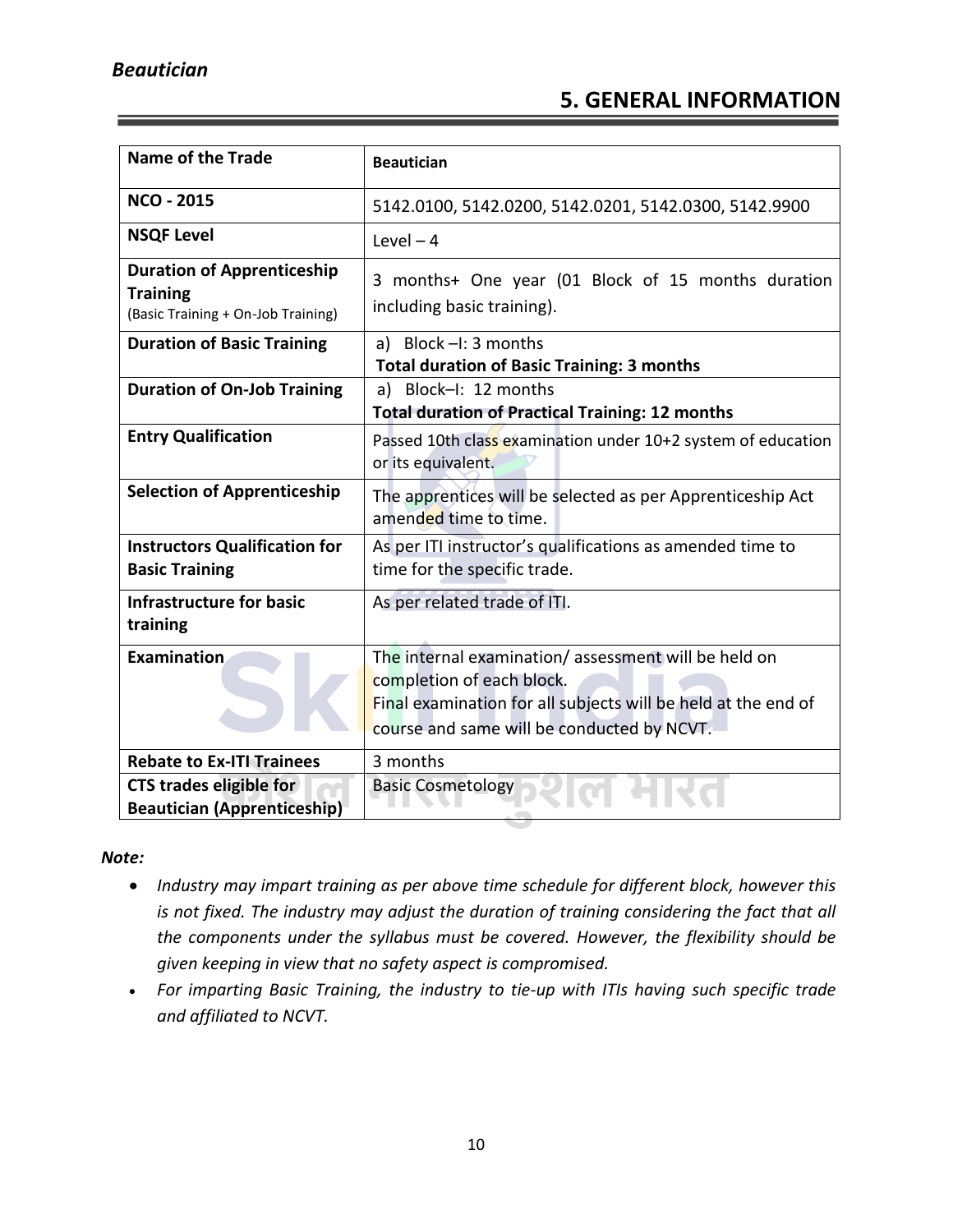#### **6.1 GENERIC LEARNING OUTCOME**

The following are minimum broad Common Occupational Skills/ Generic Learning Outcome after completion of the Beautician course of 01 year and 03 month duration under ATS.

#### **Block I: -**

- 1. Recognize & comply safe working practices, environment regulation and housekeeping.
- 2. Select and ascertain measuring instrument and measure dimension of components and record data.
- 3. Explain the concept in productivity, quality tools, and labour welfare legislation and apply such in day to day work to improve productivity & quality.
- 4. Explain energy conservation, global warming and pollution and contribute in day to day work by optimally using available resources.
- 5. Explain personnel finance, entrepreneurship and manage/organize related task in day to day work for personal & societal growth.
- 6. Plan and organize the work related to the occupation.

#### **6.2 SPECIFIC LEARNING OUTCOME**

**Block – I** 

1. Practice and understand precautions to be followed while working during the jobs.

a s

- 2. Explain trade terminology.
- 3. Develop good appearance and behaviour, practice, tasks as per industry standard and express good communication skill.
- 4. Prepare and maintain work area and maintain health and safety at the work place.
- 5. Carry out epilation and depilation services.
- 6. Carry out manicure and pedicure services.
- 7. Understand cosmetic colour theory and apply appropriate cosmetics to enhance a client's appearance.
- 8. Carryout basic nail art technique.
- 9. Create basic haircuts using special cutting techniques.
- 10. Create traditional hair styles using artificial aids
- 11. Create hair designs using thermal gadgets and wet styling techniques.
- 12. Demonstrate hair colouring, perming, straightening, rebounding& smoothing. Explain the knowledge of bonds.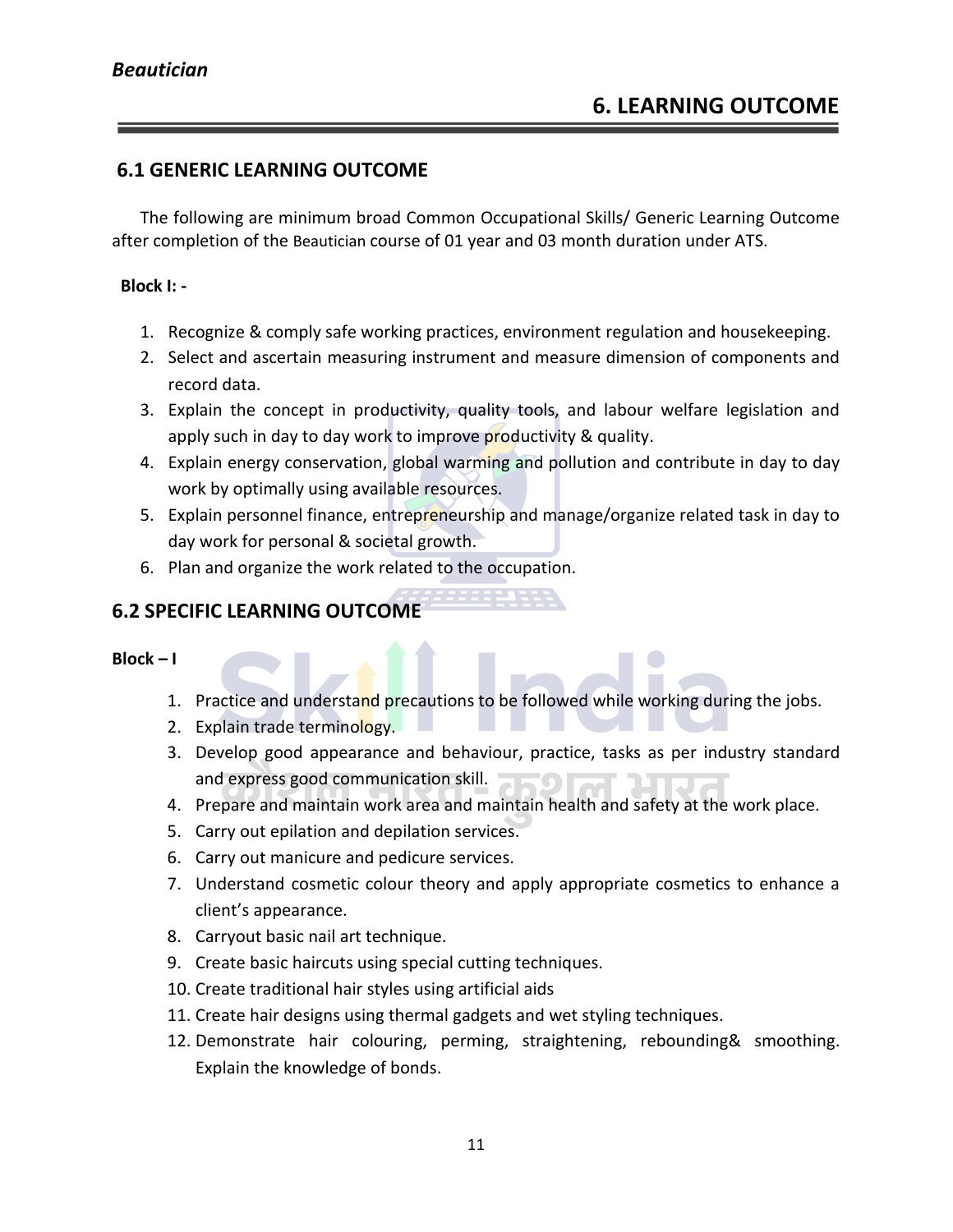- 13. Demonstrate day, evening, party & bridal makeup and explain effects of light on makeup.
- 14. Demonstrate basic corrective makeup & explain basic facial shapes.
- 15. Create bindi, apply heena, design tattoo and drape sarees in different styles.
- 16. Demonstrate basic yogic exercises for stamina building and correcting body posture.

*Note: Learning outcomes are reflection of total competencies of a trainee and assessment will be carried out as per assessment criteria.*



# Skill India कौशल भारत-कुशल भारत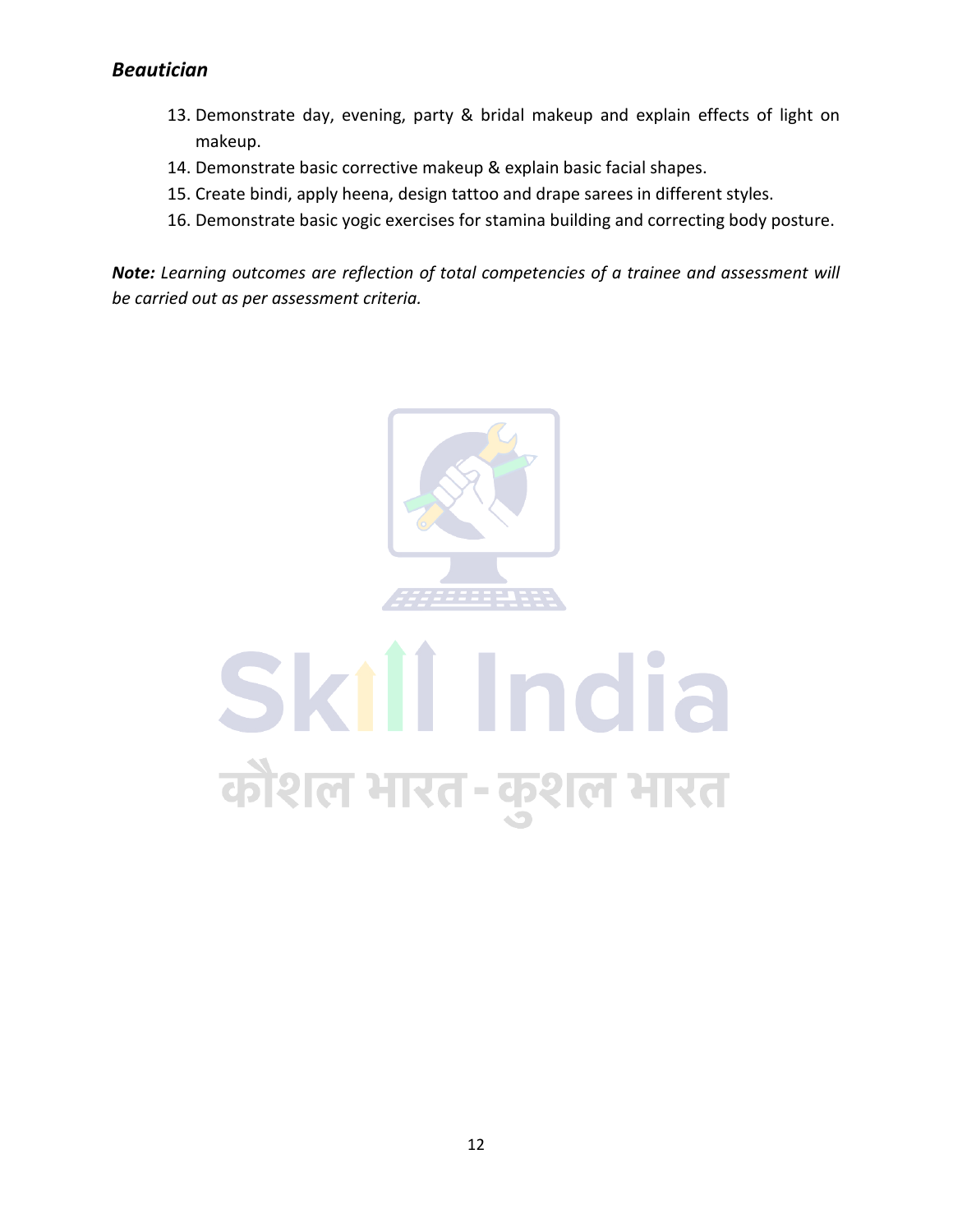## **7. LEARNING OUTCOME WITH ASSESSMENT CRITERIA**

|                            | <b>GENERIC LEARNING OUTCOME</b>                                                         |
|----------------------------|-----------------------------------------------------------------------------------------|
| <b>LEARNING OUTCOMES</b>   | <b>ASSESSMENT CRITERIA</b>                                                              |
| 1. Recognize & comply safe | 1.1.<br>Follow and maintain procedures to achieve a safe                                |
| working<br>practices,      | working environment in line with occupational                                           |
| environment regulation and | health and safety regulations and requirements.                                         |
| housekeeping.              | 1.2.<br>Recognize<br>and<br>all<br>unsafe<br>situations<br>report                       |
|                            | according to site policy.                                                               |
|                            | 1.3.<br>Identify and take necessary precautions on fire and                             |
|                            | safety hazards and report according to site policy                                      |
|                            | and procedures.                                                                         |
|                            | 1.4.<br>Identify, handle<br>οf<br>and<br>dispose<br>store                               |
|                            | dangerous/unsalvageable goods and substances                                            |
|                            | according to site policy and procedures following                                       |
|                            | safety regulations and requirements.                                                    |
|                            | 1.5.<br>Identify and observe site policies and procedures in                            |
|                            | regard to illness or accident.                                                          |
|                            | $1.6 -$<br>Identify safety alarms accurately.                                           |
|                            | Report supervisor/ Competent of authority in the<br>1.7.                                |
|                            | event of accident or sickness of any staff and record                                   |
|                            | details correctly according<br>accident<br>to<br>site                                   |
|                            | accident/injury procedures.                                                             |
|                            | 1.8.<br>Identify and observe site evacuation procedures                                 |
|                            | according to site policy.                                                               |
|                            | 1.9.<br>Identify Personal Productive Equipment (PPE) and                                |
|                            | use the same as per related working environment.                                        |
|                            | Identify basic first aid and use them under different<br>1.10.                          |
|                            | circumstances.                                                                          |
|                            | 1.11. Identify different fire extinguisher and use the same                             |
|                            | as per requirement.                                                                     |
|                            | 1.12. Identify environmental pollution & contribute to                                  |
|                            | avoidance of same.                                                                      |
|                            | 1.13. Take opportunities to use energy and materials in an                              |
|                            | environmentally friendly manner<br>1.14. Avoid waste and dispose waste as per procedure |
|                            |                                                                                         |
|                            | 1.15. Recognize different components of 5S and apply the                                |
|                            | same in the working environment.                                                        |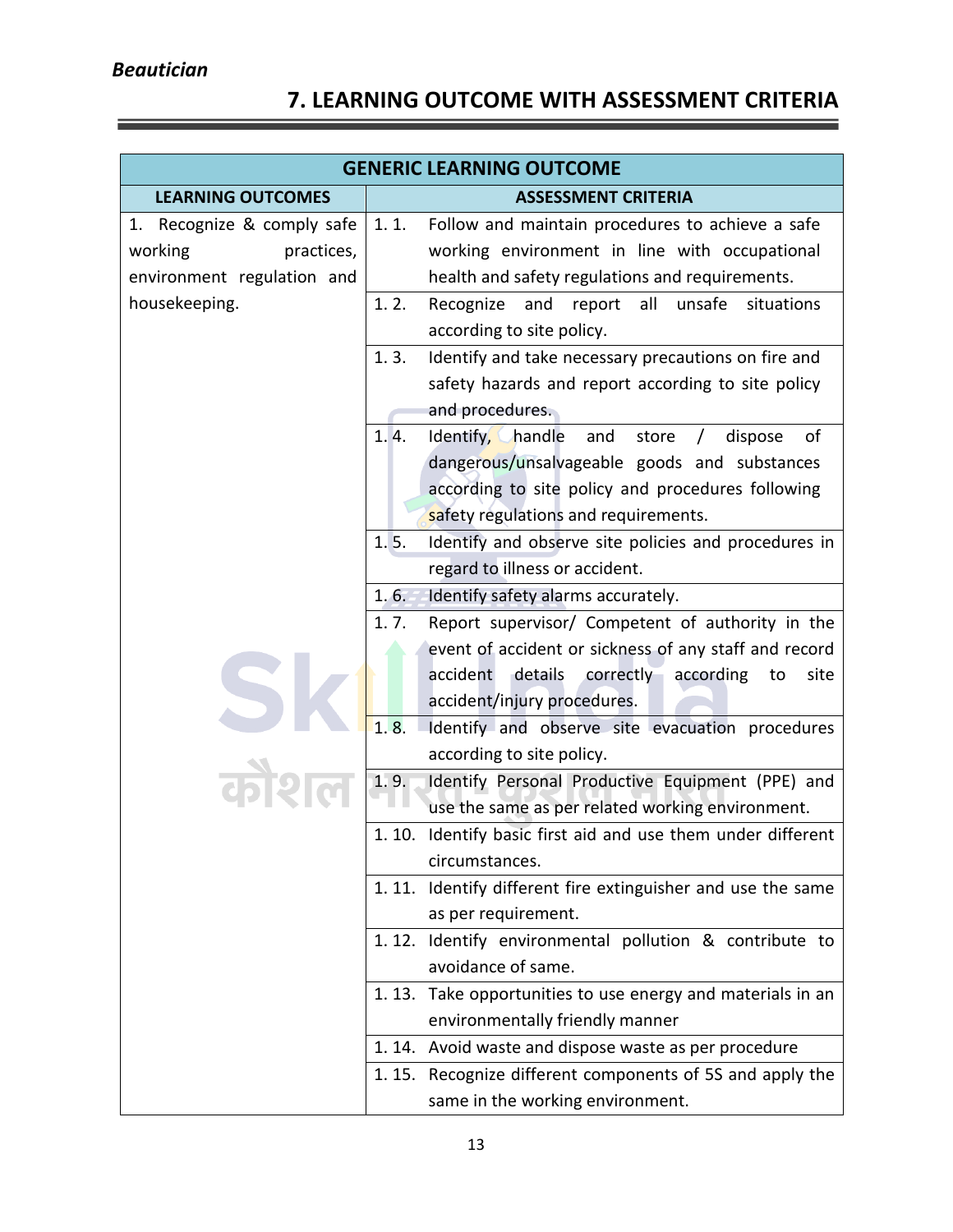Г

| 2. Select and ascertain<br>measuring instrument and                                                                                           | 4.1 Select appropriate measuring instruments (as per tool<br>list).                                                                                                                                                                                                                                                                                                                                                               |
|-----------------------------------------------------------------------------------------------------------------------------------------------|-----------------------------------------------------------------------------------------------------------------------------------------------------------------------------------------------------------------------------------------------------------------------------------------------------------------------------------------------------------------------------------------------------------------------------------|
| measure dimension of<br>components and record data.                                                                                           | 4.2 Ascertain the functionality & correctness of the<br>instrument.                                                                                                                                                                                                                                                                                                                                                               |
|                                                                                                                                               | 4.3 Measure dimension of the components & record data<br>to analyse the with given drawing/measurement.                                                                                                                                                                                                                                                                                                                           |
|                                                                                                                                               |                                                                                                                                                                                                                                                                                                                                                                                                                                   |
| 3. Explain the concept in<br>productivity, quality tools,                                                                                     | 5.1 Explain the concept of productivity and quality tools<br>and apply during execution of job.                                                                                                                                                                                                                                                                                                                                   |
| and labour welfare legislation<br>and apply such in day to day<br>work to improve productivity                                                | 5.2 Understand the basic concept of labour welfare<br>legislation and adhere to responsibilities and remain<br>sensitive towards such laws.                                                                                                                                                                                                                                                                                       |
| & quality.                                                                                                                                    | 5.3 Knows benefits guaranteed under various acts                                                                                                                                                                                                                                                                                                                                                                                  |
| 4.<br>Explain<br>energy<br>conservation, global warming<br>and pollution and contribute<br>day to day work by<br>in                           | 6.1 Explain the concept of energy conservation, global<br>warming, pollution and utilize the available recourses<br>optimally & remain sensitive to avoid environment<br>pollution.                                                                                                                                                                                                                                               |
| optimally<br>using<br>available<br>resources.                                                                                                 | 6.2 Dispose waste following standard procedure.                                                                                                                                                                                                                                                                                                                                                                                   |
|                                                                                                                                               |                                                                                                                                                                                                                                                                                                                                                                                                                                   |
| 5. Explain personnel finance,<br>entrepreneurship<br>andmanage/organize related<br>task in day to day work for<br>personal & societal growth. | 7. 1. Explain personnel finance and entrepreneurship.<br>7.2. Explain role of Various Schemes and Institutes for self-<br>employment i.e. DIC, SIDA, SISI, NSIC, SIDO, Idea for<br>financing/ non-financing support agencies<br>to<br>familiarizes with the Policies /Programmes<br>&<br>procedure & the available scheme.<br>7. 3. Prepare Project report to become an entrepreneur for<br>submission to financial institutions. |
|                                                                                                                                               |                                                                                                                                                                                                                                                                                                                                                                                                                                   |
| 6. Plan and organize the work<br>related to the occupation.                                                                                   | 8. 1. Use documents, drawings and recognize hazards in the<br>work site.<br>8. 2. Plan workplace/assembly location with due<br>consideration to operational stipulation                                                                                                                                                                                                                                                           |
|                                                                                                                                               | 8. 3. Communicate effectively with others and plan project<br>tasks<br>8. 4. Assign roles and responsibilities of the co-trainees for                                                                                                                                                                                                                                                                                             |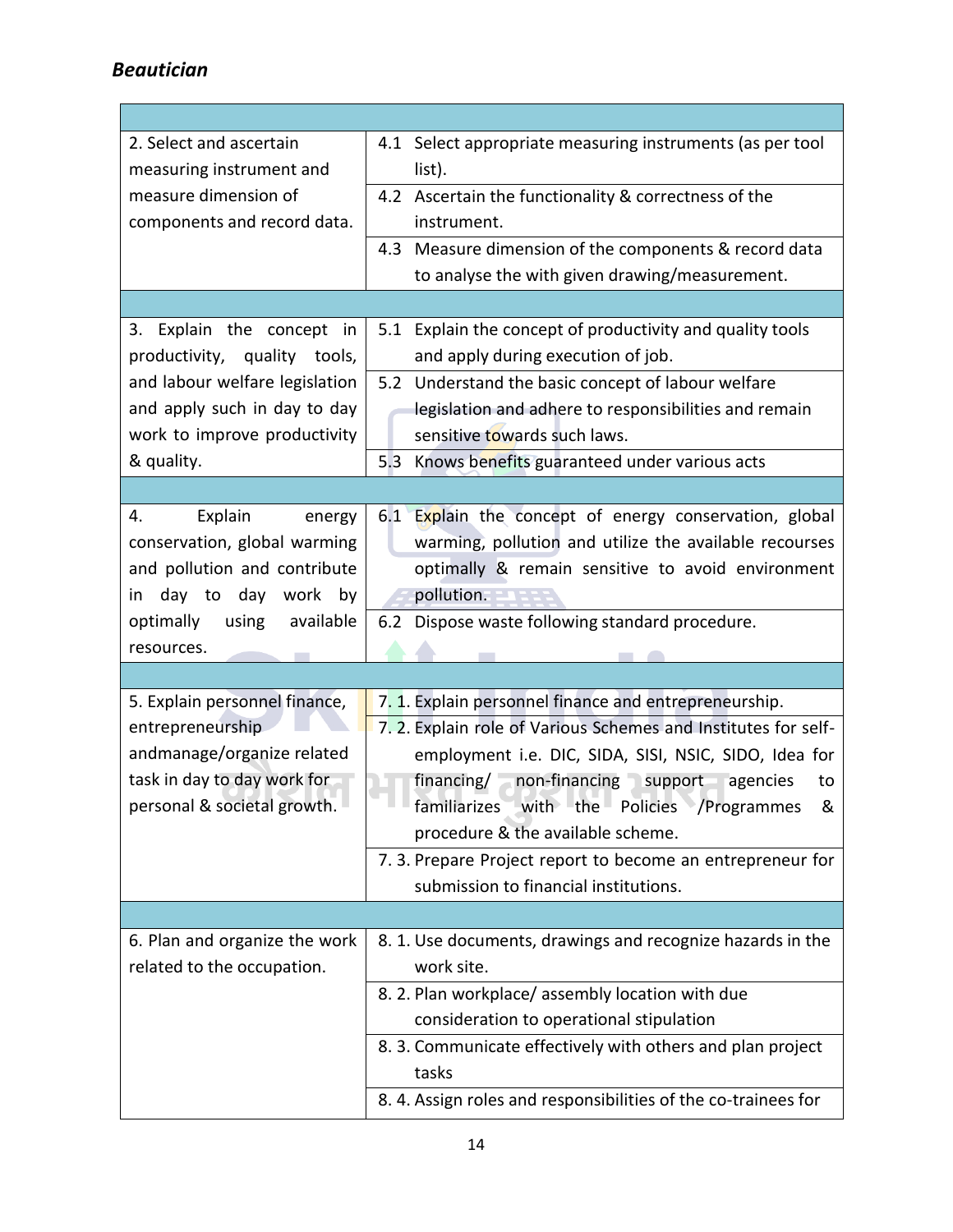execution of the task effectively and monitor the same.

#### **SPECIFIC OUTCOME**

**Block-I (Section:10 in the competency based curriculum)**

*Assessment Criteria i.e. the standard of performance, for each specific learning outcome mentioned under Block – I (section: 10) must ensure that the trainee works in familiar, predictable, routine, situation of clear choice. Assessment criteria should broadly cover the aspect of Planning (Identify, ascertain, etc.); Execution apply factual knowledge of field of knowledge, recall and demonstrate practical skill during performing the work in routine and repetitive in narrow range of application, using appropriate rule and tool, complying with basic arithmetic and algebraic principles and language to communicate in written or oral with required clarity; Checking/ Testing to ensure functionality during the assessment of each outcome. The assessments parameters must also ascertain that the candidate is responsible for his/her own work and learning.*



कौशल भारत-कुशल भारत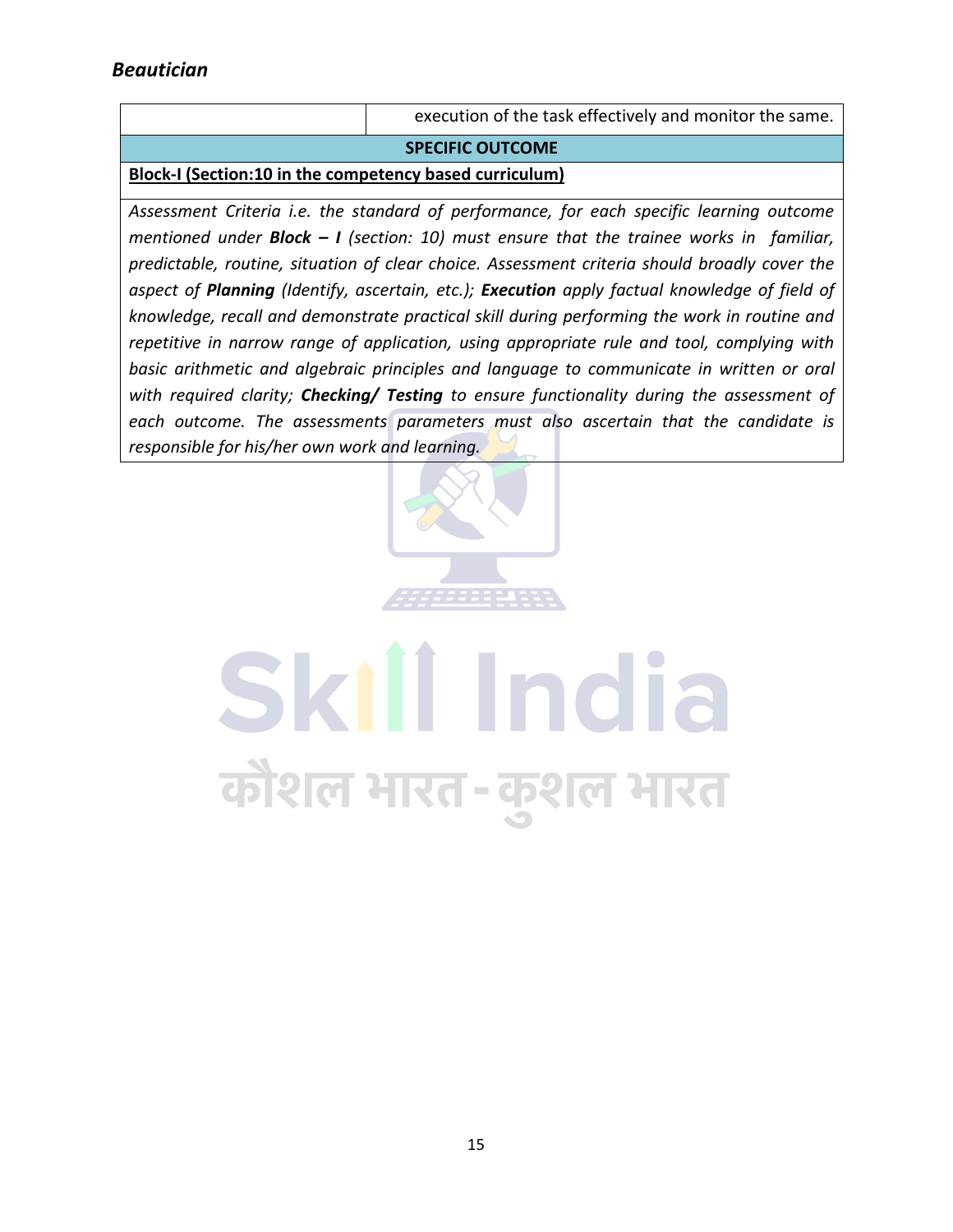Ξ

#### **BASIC TRAINING (Block – I) Duration: (03) Three Months**

| <b>Week</b><br>No. | <b>Professional Skills</b><br>(Trade Practical)                                                                               | <b>Professional Knowledge</b><br>(Trade Theory)                                                                                                                                                                                                                                                                                                                                                                                                                                                   |
|--------------------|-------------------------------------------------------------------------------------------------------------------------------|---------------------------------------------------------------------------------------------------------------------------------------------------------------------------------------------------------------------------------------------------------------------------------------------------------------------------------------------------------------------------------------------------------------------------------------------------------------------------------------------------|
| 1.                 | Develop good appearance and<br>behavior, practice, tasks as per<br>industry standard and express<br>good communication skill. | Read and interpret information accurately.<br>$\bullet$<br>Use gestures or simple words to<br>$\bullet$<br>communicate where language barriers<br>exist.<br>Display positive body language.<br>Display courteous and helpful behaviour at<br>all times.<br>Speak and understand Basic English.<br>Use of different types of communication<br>techniques.<br>Maintain good health and personal hygiene<br>Comply with high standards of grooming<br>and personal behaviour.                        |
| 2.                 | Prepare and maintain work area<br>and maintain health and safety<br>at the work place.                                        | Maintain salon safety & legal requirements,<br>$\bullet$<br>waste disposal, Service standard and image.<br>Work procedure to ensure safety,<br>$\bullet$<br>effectiveness and hygiene.<br>Procedure for obtaining suitable materials,<br>equipment and staff assistance.                                                                                                                                                                                                                          |
| $3 - 4.$           | Perform skin care services<br>कोशल                                                                                            | The structure& function of the skin<br>Methods to recognize the skin type & skin<br>conditions.<br>Methods to treat the skin types &<br>conditions.<br>Suitable course of treatment for various<br>skin types & conditions & recommended<br>frequency.<br>Reasons for & benefits of cleansing the skin,<br>exfoliating the skin, applying massage,<br><b>&amp;applying Mask.</b><br>Possible contraction which may accrue<br>during the facial and bleach treatment and<br>how to deal with them. |
| $5-6.$             | Perform Make-up services                                                                                                      | Consulting with clients to determine their<br>$\bullet$<br>needs & preferences.                                                                                                                                                                                                                                                                                                                                                                                                                   |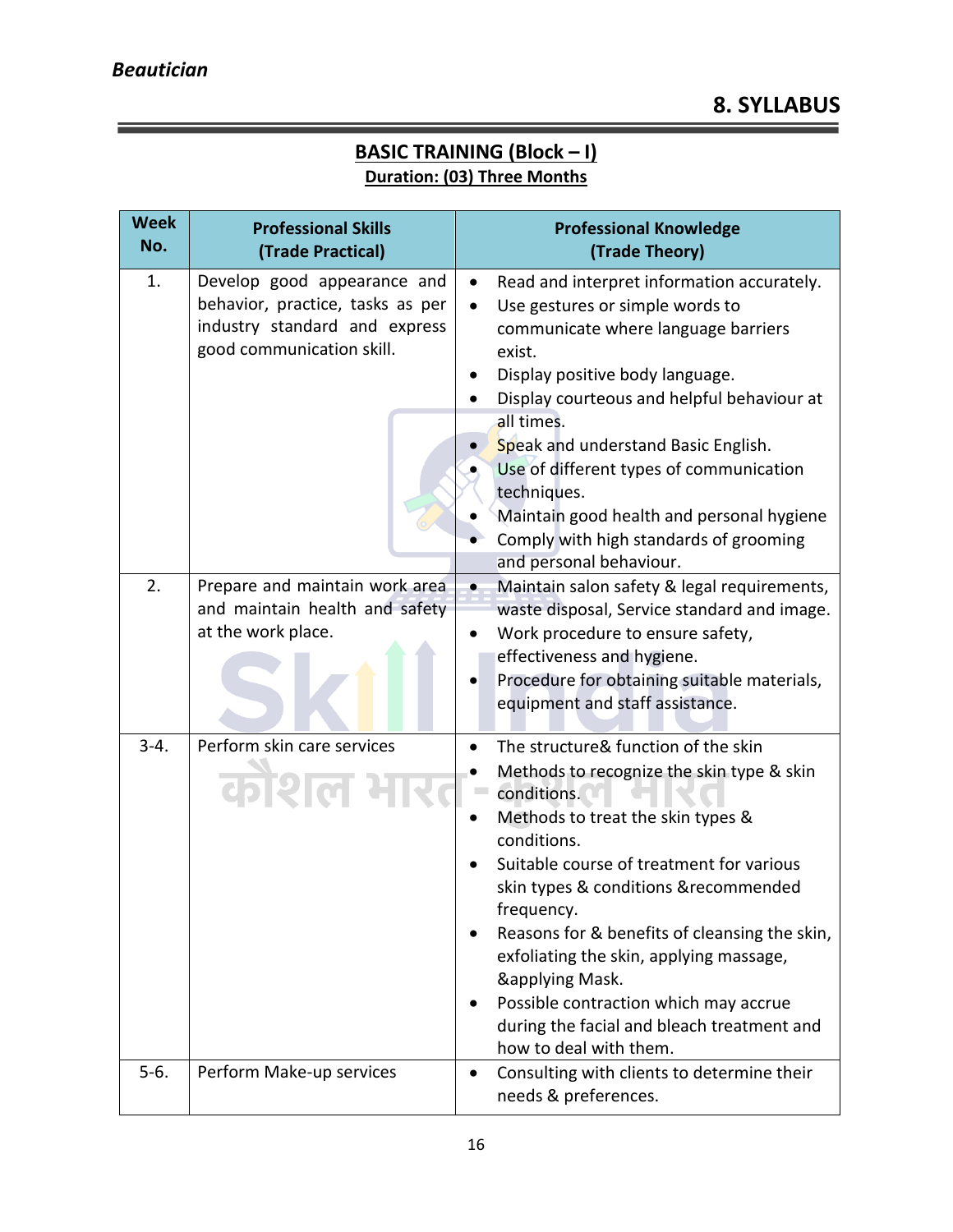|            |                                                      | effects of these methods.                                                                                                                                                                                                                                                                                                                                                                |
|------------|------------------------------------------------------|------------------------------------------------------------------------------------------------------------------------------------------------------------------------------------------------------------------------------------------------------------------------------------------------------------------------------------------------------------------------------------------|
| 9.         | Provide manicure and pedicure                        | Other methods of hair removal and the<br>The structure of nail & nail shapes.                                                                                                                                                                                                                                                                                                            |
|            | services                                             | Identification of treatable nail & skin<br>condition.                                                                                                                                                                                                                                                                                                                                    |
|            |                                                      | Different types of techniques used within<br>manicure how to carry them out.<br>Selection & adaption of manicure &<br>pedicure services to suit individual client's<br>needs.<br>Benefits and effects of the hand and nail<br>treatments.<br>Different types of manicure & pedicure<br>tools &equipment's& their application.<br>Importance of aftercare & maintain ace<br>requirements. |
| $10 - 11$  | Create bindi and drape saree in<br>different styles. | Knowledge of bindi design creations as per<br>٠<br>different types of facial shapes.                                                                                                                                                                                                                                                                                                     |
| $12 - 13.$ | Maintain health and safety at<br>the<br>workplace    | The health, safety and legal requirements,<br>$\bullet$<br>waste disposal, service standard and brand<br>image related details of the salon.<br>Safe, effective and hygiene practices to be<br>followed while providing skin services.<br><b>Internal Assessment 03days</b>                                                                                                              |

**Note: -** *More emphasis to be given on video/real-life pictures during theoretical classes. Some real-life pictures/videos of related industry operations may be shown to the trainees to give a feel of Industry and their future assignment.*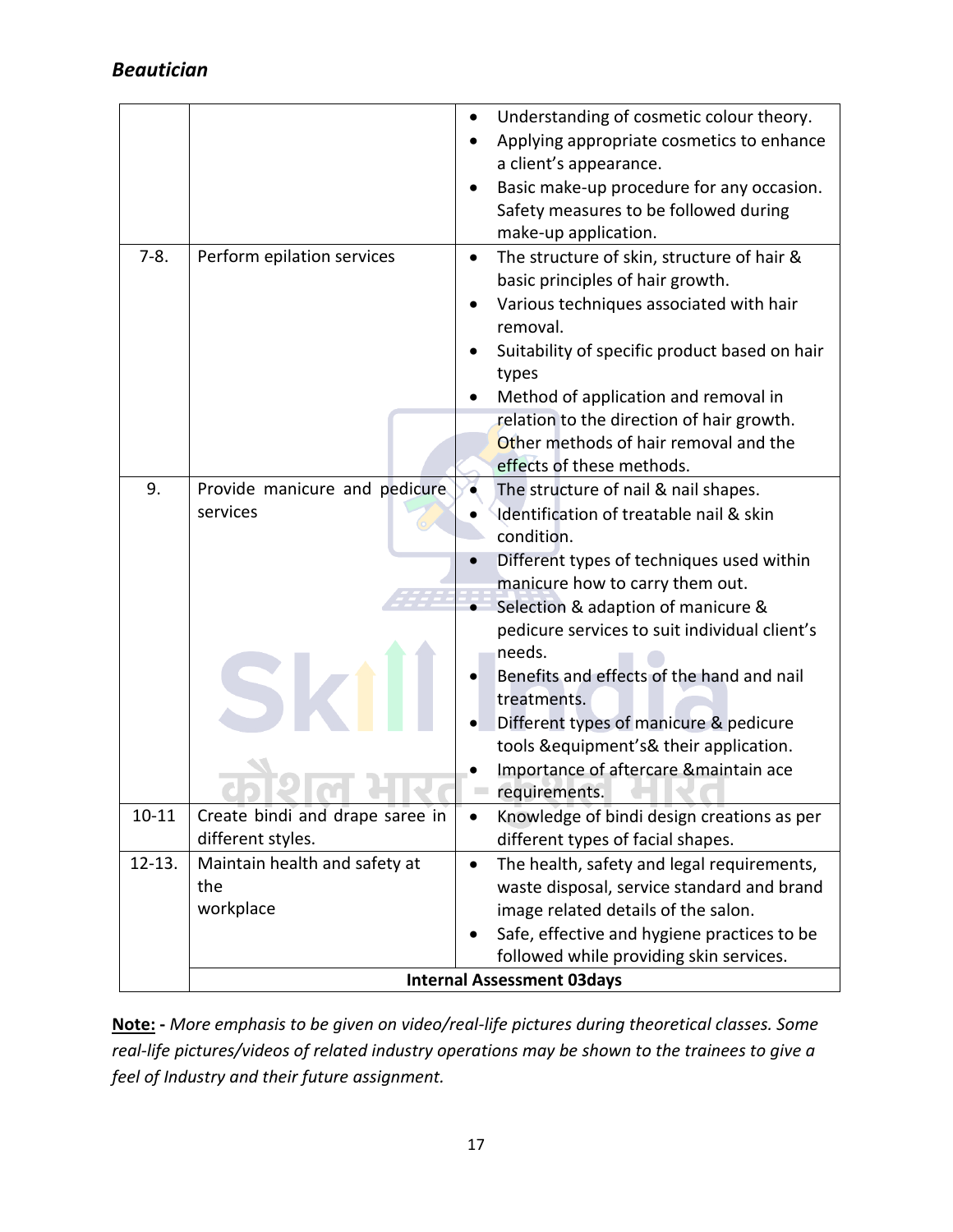Ξ

### **9.1 EMPLOYABILITY SKILLS**

<u> 1989 - Johann Barnett, fransk politiker (</u>

#### **(DURATION: - 110 HRS.)**

| $Block - I$               |                                                                                                                                              |  |  |  |  |  |  |  |  |
|---------------------------|----------------------------------------------------------------------------------------------------------------------------------------------|--|--|--|--|--|--|--|--|
| (Duration - 110 hrs.)     |                                                                                                                                              |  |  |  |  |  |  |  |  |
| 1. English Literacy       |                                                                                                                                              |  |  |  |  |  |  |  |  |
| Duration: 20 Hrs.         | <b>Marks</b><br>:09                                                                                                                          |  |  |  |  |  |  |  |  |
| Pronunciation             | Accentuation (mode of pronunciation) on simple words, Diction                                                                                |  |  |  |  |  |  |  |  |
|                           | (use of word and speech)                                                                                                                     |  |  |  |  |  |  |  |  |
|                           |                                                                                                                                              |  |  |  |  |  |  |  |  |
| <b>Functional Grammar</b> | Transformation of sentences, Voice change, Change of tense, Spellings.                                                                       |  |  |  |  |  |  |  |  |
| <b>Reading</b>            | Reading and understanding simple sentences about self, work and                                                                              |  |  |  |  |  |  |  |  |
|                           | environment                                                                                                                                  |  |  |  |  |  |  |  |  |
|                           |                                                                                                                                              |  |  |  |  |  |  |  |  |
| <b>Writing</b>            | Construction of simple sentences Writing                                                                                                     |  |  |  |  |  |  |  |  |
|                           | simple English                                                                                                                               |  |  |  |  |  |  |  |  |
|                           |                                                                                                                                              |  |  |  |  |  |  |  |  |
| <b>Speaking / Spoken</b>  | Speaking with preparation on self, on family, on friends/ classmates, on                                                                     |  |  |  |  |  |  |  |  |
| <b>English</b>            | known, picture reading gain confidence through role-playing and                                                                              |  |  |  |  |  |  |  |  |
|                           | discussions on current happening job description, asking about                                                                               |  |  |  |  |  |  |  |  |
|                           | someone's job habitual actions. Cardinal (fundamental) numbers                                                                               |  |  |  |  |  |  |  |  |
|                           | ordinal numbers. Taking messages, passing messages on and filling in<br>message forms Greeting and introductions office hospitality, Resumes |  |  |  |  |  |  |  |  |
|                           | or curriculum vita essential parts, letters of application reference to                                                                      |  |  |  |  |  |  |  |  |
| previous communication.   |                                                                                                                                              |  |  |  |  |  |  |  |  |
|                           |                                                                                                                                              |  |  |  |  |  |  |  |  |
| 2. I.T. Literacy          |                                                                                                                                              |  |  |  |  |  |  |  |  |
| Duration: 20 Hrs.         | Marks: 09                                                                                                                                    |  |  |  |  |  |  |  |  |
| <b>Basics of Computer</b> | Introduction, Computer and its applications, Hardware and peripherals,                                                                       |  |  |  |  |  |  |  |  |
|                           | switching on-Starting and shutting down of computer.                                                                                         |  |  |  |  |  |  |  |  |
|                           |                                                                                                                                              |  |  |  |  |  |  |  |  |
| <b>Computer Operating</b> | Basics of Operating System, WINDOWS, the user interface of Windows                                                                           |  |  |  |  |  |  |  |  |
| System                    | OS, Create, Copy, Move and delete Files and Folders, Use of External                                                                         |  |  |  |  |  |  |  |  |
|                           | memory like pen drive, CD, DVD etc., Use of Common applications.                                                                             |  |  |  |  |  |  |  |  |
|                           | Word processing and   Basic operating of Word Processing, Creating, opening and closing                                                      |  |  |  |  |  |  |  |  |
| Worksheet                 | Documents, use of shortcuts, Creating and Editing of Text, Formatting                                                                        |  |  |  |  |  |  |  |  |
|                           | the Text, Insertion & creation of Tables. Printing document.                                                                                 |  |  |  |  |  |  |  |  |
|                           | Basics of Excel worksheet, understanding basic commands, creating                                                                            |  |  |  |  |  |  |  |  |
|                           | simple worksheets, understanding sample worksheets, use of simple                                                                            |  |  |  |  |  |  |  |  |
|                           | formulas and functions, Printing of simple excel sheets.                                                                                     |  |  |  |  |  |  |  |  |
| Computer                  | Basic of computer Networks (using real life examples), Definitions of                                                                        |  |  |  |  |  |  |  |  |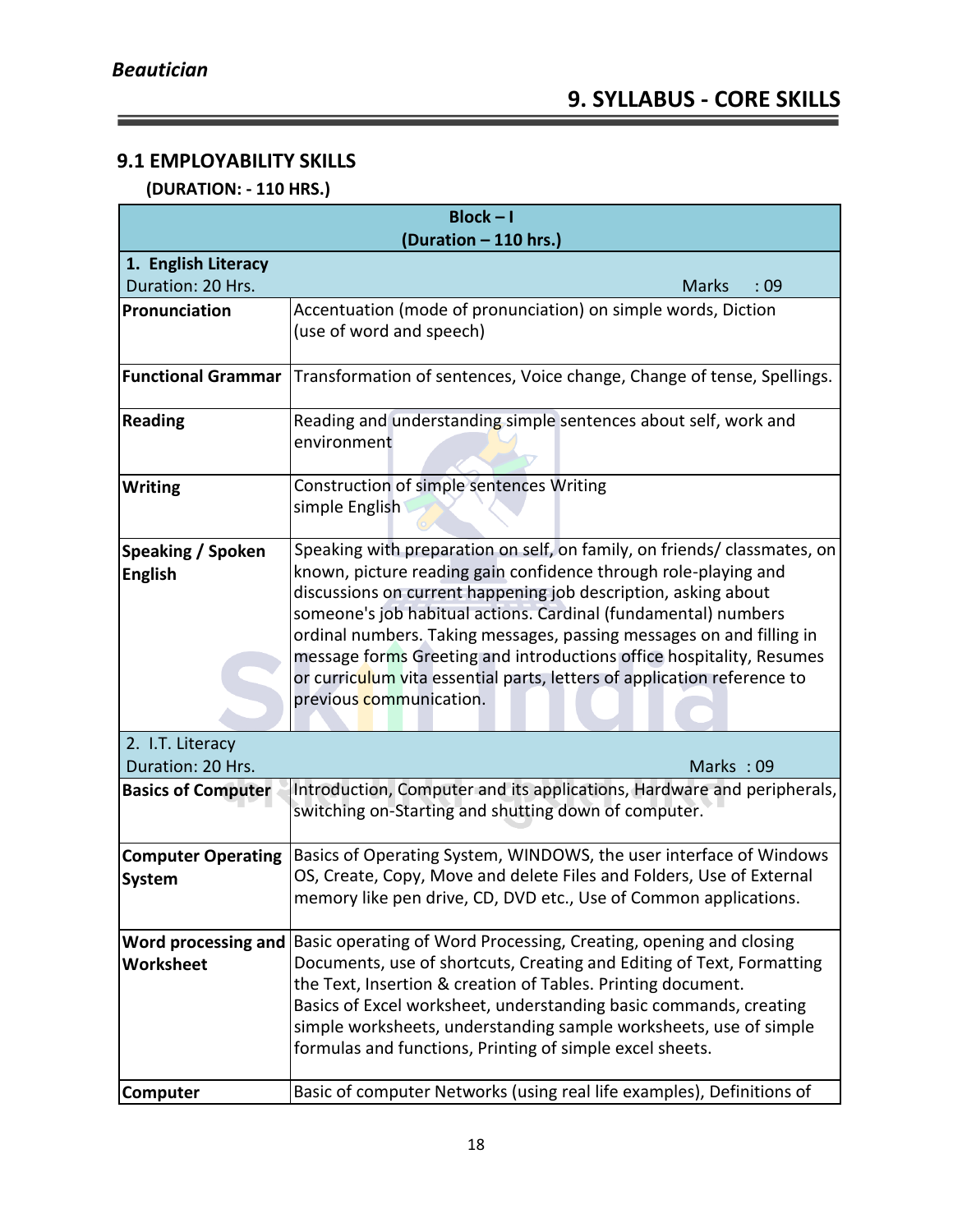| <b>Networking and</b><br>Internet | Local Area Network (LAN), Wide Area Network (WAN), Internet,<br>Concept of Internet (Network of Networks),<br>Meaning of World Wide Web (WWW), Web Browser, Web Site, Web<br>page and Search Engines. Accessing the Internet using Web Browser,<br>Downloading and Printing Web Pages, opening an email account and<br>use of email. Social media sites and its implication.<br>Information Security and antivirus tools, Do's and Don'ts in |  |  |  |  |  |  |
|-----------------------------------|----------------------------------------------------------------------------------------------------------------------------------------------------------------------------------------------------------------------------------------------------------------------------------------------------------------------------------------------------------------------------------------------------------------------------------------------|--|--|--|--|--|--|
|                                   | Information Security, Awareness of IT - ACT, types of cyber crimes.                                                                                                                                                                                                                                                                                                                                                                          |  |  |  |  |  |  |
| 3. Communication Skills           |                                                                                                                                                                                                                                                                                                                                                                                                                                              |  |  |  |  |  |  |
| Duration: 15 Hrs.                 | <b>Marks</b><br>: 07                                                                                                                                                                                                                                                                                                                                                                                                                         |  |  |  |  |  |  |
| Introduction to                   | Communication and its importance                                                                                                                                                                                                                                                                                                                                                                                                             |  |  |  |  |  |  |
| Communication                     | Principles of Effective communication                                                                                                                                                                                                                                                                                                                                                                                                        |  |  |  |  |  |  |
| <b>Skills</b>                     | Types of communication - verbal, nonverbal, written, email, talking on<br>phone.<br>Nonverbal communication -characteristics, components-Para-language<br>Body language<br>Barriers to communication and dealing with barriers.<br>Handling nervousness/ discomfort.                                                                                                                                                                         |  |  |  |  |  |  |
| <b>Listening Skills</b>           | Listening-hearing and listening, effective listening, barriers to<br>effective listening guidelines for effective listening.<br>Triple- A Listening - Attitude, Attention & Adjustment.<br><b>Active Listening Skills.</b>                                                                                                                                                                                                                   |  |  |  |  |  |  |
| <b>Motivational</b>               | Characteristics Essential to Achieving Success.                                                                                                                                                                                                                                                                                                                                                                                              |  |  |  |  |  |  |
| <b>Training</b>                   | The Pow <mark>er</mark> of Positive Attitude.                                                                                                                                                                                                                                                                                                                                                                                                |  |  |  |  |  |  |
|                                   | Self-awareness                                                                                                                                                                                                                                                                                                                                                                                                                               |  |  |  |  |  |  |
|                                   | <b>Importance of Commitment</b>                                                                                                                                                                                                                                                                                                                                                                                                              |  |  |  |  |  |  |
|                                   | <b>Ethics and Values</b>                                                                                                                                                                                                                                                                                                                                                                                                                     |  |  |  |  |  |  |
|                                   | <b>Ways to Motivate Oneself</b><br>Personal Goal setting and Employability Planning.                                                                                                                                                                                                                                                                                                                                                         |  |  |  |  |  |  |
|                                   | Manners, Etiquettes, Dress code for an interview                                                                                                                                                                                                                                                                                                                                                                                             |  |  |  |  |  |  |
|                                   | Do's & Don'ts for an interview.                                                                                                                                                                                                                                                                                                                                                                                                              |  |  |  |  |  |  |
| <b>Facing Interviews</b>          |                                                                                                                                                                                                                                                                                                                                                                                                                                              |  |  |  |  |  |  |
| <b>Behavioral Skills</b>          | Problem Solving                                                                                                                                                                                                                                                                                                                                                                                                                              |  |  |  |  |  |  |
|                                   | <b>Confidence Building</b>                                                                                                                                                                                                                                                                                                                                                                                                                   |  |  |  |  |  |  |
|                                   | Attitude                                                                                                                                                                                                                                                                                                                                                                                                                                     |  |  |  |  |  |  |
| 4. Entrepreneurship Skills        |                                                                                                                                                                                                                                                                                                                                                                                                                                              |  |  |  |  |  |  |
| <b>Duration: 15 Hrs.</b>          | <b>Marks</b><br>:06                                                                                                                                                                                                                                                                                                                                                                                                                          |  |  |  |  |  |  |
| Concept of                        | Entrepreneur - Entrepreneurship - Enterprises: -Conceptual issue                                                                                                                                                                                                                                                                                                                                                                             |  |  |  |  |  |  |
| Entrepreneurship                  | Entrepreneurship vs. management, Entrepreneurial motivation.                                                                                                                                                                                                                                                                                                                                                                                 |  |  |  |  |  |  |
|                                   | Performance & Record, Role & Function of entrepreneurs in relation to                                                                                                                                                                                                                                                                                                                                                                        |  |  |  |  |  |  |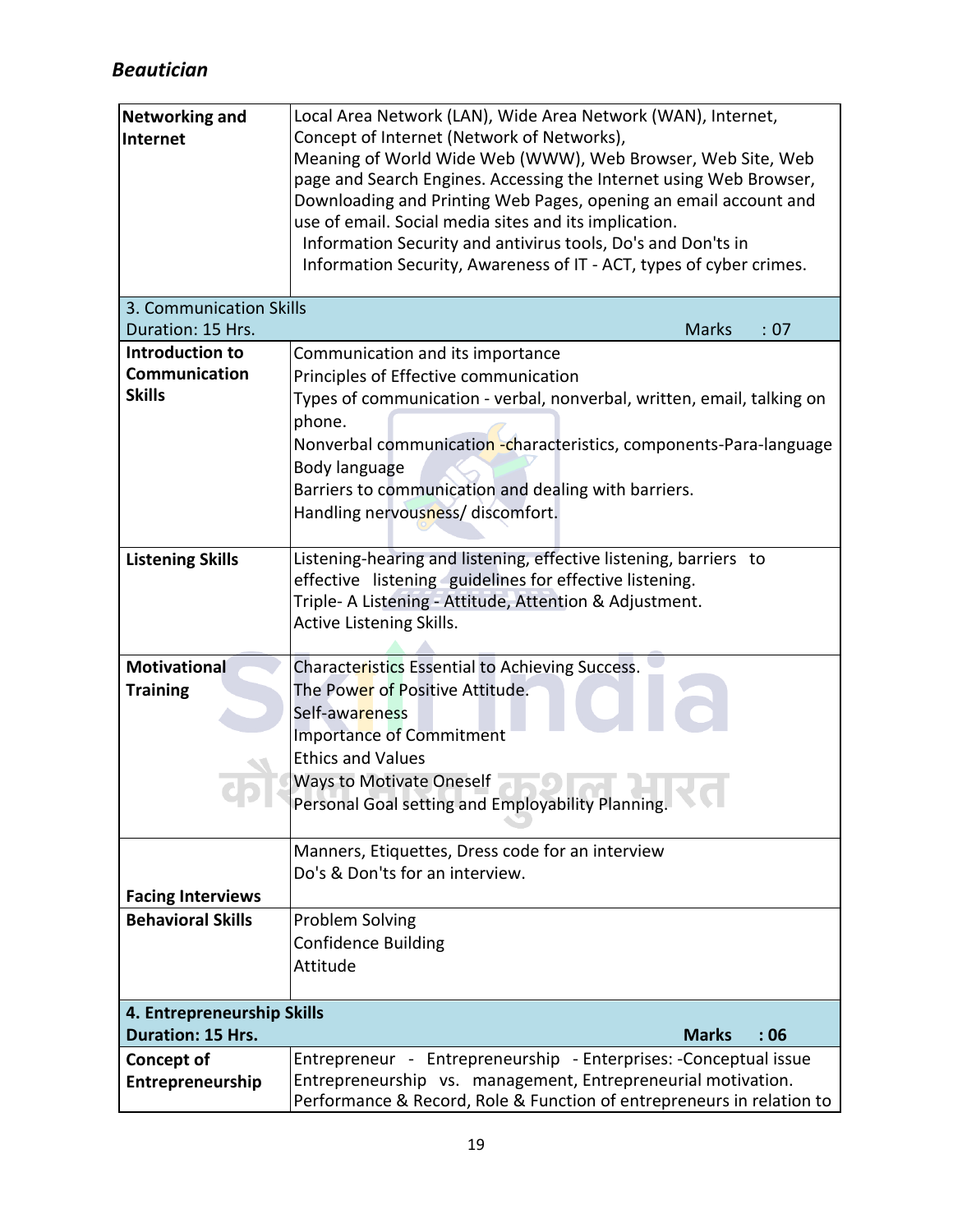|                              | the enterprise & relation to the economy, Source of business ideas,<br>Entrepreneurial opportunities, the process of setting up a business. |  |  |  |  |  |  |  |
|------------------------------|---------------------------------------------------------------------------------------------------------------------------------------------|--|--|--|--|--|--|--|
| <b>Project Preparation</b>   | Qualities of a good Entrepreneur, SWOT and Risk Analysis. Concept &                                                                         |  |  |  |  |  |  |  |
| & Marketing                  | application of PLC, Sales & distribution Management. Different                                                                              |  |  |  |  |  |  |  |
|                              | Between Small Scale & Large-Scale Business, Market Survey, Method                                                                           |  |  |  |  |  |  |  |
| analysis                     | of marketing, Publicity and advertisement, Marketing Mix.                                                                                   |  |  |  |  |  |  |  |
| <b>Institutions Support</b>  | Preparation of Project. Role of Various Schemes and Institutes for self-                                                                    |  |  |  |  |  |  |  |
|                              | employment i.e. DIC, SIDA, SISI, NSIC, SIDO, Idea for financing/ non-                                                                       |  |  |  |  |  |  |  |
|                              | financing support agencies to familiarizes with the Policies                                                                                |  |  |  |  |  |  |  |
|                              | /Programmes & procedure & the available scheme.                                                                                             |  |  |  |  |  |  |  |
|                              |                                                                                                                                             |  |  |  |  |  |  |  |
| Investment                   | Project formation, Feasibility, Legal formalities i.e., Shop Act,                                                                           |  |  |  |  |  |  |  |
| Procurement                  | Estimation & Costing, Investment procedure - Loan procurement -                                                                             |  |  |  |  |  |  |  |
|                              | <b>Banking Processes.</b>                                                                                                                   |  |  |  |  |  |  |  |
|                              |                                                                                                                                             |  |  |  |  |  |  |  |
| 5. Productivity              | <b>Duration:</b>                                                                                                                            |  |  |  |  |  |  |  |
| <b>10 Hrs.</b>               | <b>Marks</b><br>:05                                                                                                                         |  |  |  |  |  |  |  |
| <b>Benefits</b>              | Personal / Workman - Incentive, Production linked Bonus,                                                                                    |  |  |  |  |  |  |  |
|                              | Improvement in living standard.                                                                                                             |  |  |  |  |  |  |  |
|                              |                                                                                                                                             |  |  |  |  |  |  |  |
| <b>Affecting Factors</b>     | Skills, Working Aids, Automation, Environment, Motivation - How                                                                             |  |  |  |  |  |  |  |
|                              | improves or slows down.                                                                                                                     |  |  |  |  |  |  |  |
|                              |                                                                                                                                             |  |  |  |  |  |  |  |
| <b>Comparison with</b>       | Comparative productivity in developed countries (viz. Germany, Japan                                                                        |  |  |  |  |  |  |  |
| developed countries          | and Australia) in selected industries e.g. Manufacturing, Steel, Mining,                                                                    |  |  |  |  |  |  |  |
|                              | Construction etc. Living standards of those countries, wages.                                                                               |  |  |  |  |  |  |  |
|                              |                                                                                                                                             |  |  |  |  |  |  |  |
| <b>Personal Finance</b>      | Banking processes, Handling ATM, KYC registration, safe cash handling,                                                                      |  |  |  |  |  |  |  |
| <b>Management</b>            | Personal risk and Insurance.                                                                                                                |  |  |  |  |  |  |  |
|                              |                                                                                                                                             |  |  |  |  |  |  |  |
| Duration: 15 Hrs.            | 6. Occupational Safety, Health and Environment Education<br>Marks : 06                                                                      |  |  |  |  |  |  |  |
|                              |                                                                                                                                             |  |  |  |  |  |  |  |
| <b>Safety &amp; Health</b>   | Introduction to Occupational Safety and Health importance of safety                                                                         |  |  |  |  |  |  |  |
|                              | and health at workplace.                                                                                                                    |  |  |  |  |  |  |  |
| Occupational                 | Basic Hazards, Chemical Hazards, Vibroacoustic Hazards, Mechanical                                                                          |  |  |  |  |  |  |  |
| <b>Hazards</b>               | Hazards, Electrical Hazards, Thermal Hazards. Occupational health,                                                                          |  |  |  |  |  |  |  |
|                              | hygienic, Occupational Diseases/ Disorders & its<br>Occupational                                                                            |  |  |  |  |  |  |  |
|                              | prevention.                                                                                                                                 |  |  |  |  |  |  |  |
|                              |                                                                                                                                             |  |  |  |  |  |  |  |
| <b>Accident &amp; safety</b> | Basic principles for protective equipment.                                                                                                  |  |  |  |  |  |  |  |
|                              | Accident Prevention techniques - control of accidents and safety                                                                            |  |  |  |  |  |  |  |
|                              | measures.                                                                                                                                   |  |  |  |  |  |  |  |
|                              |                                                                                                                                             |  |  |  |  |  |  |  |
| <b>First Aid</b>             | Care of injured & Sick at the workplaces, First-Aid & Transportation of                                                                     |  |  |  |  |  |  |  |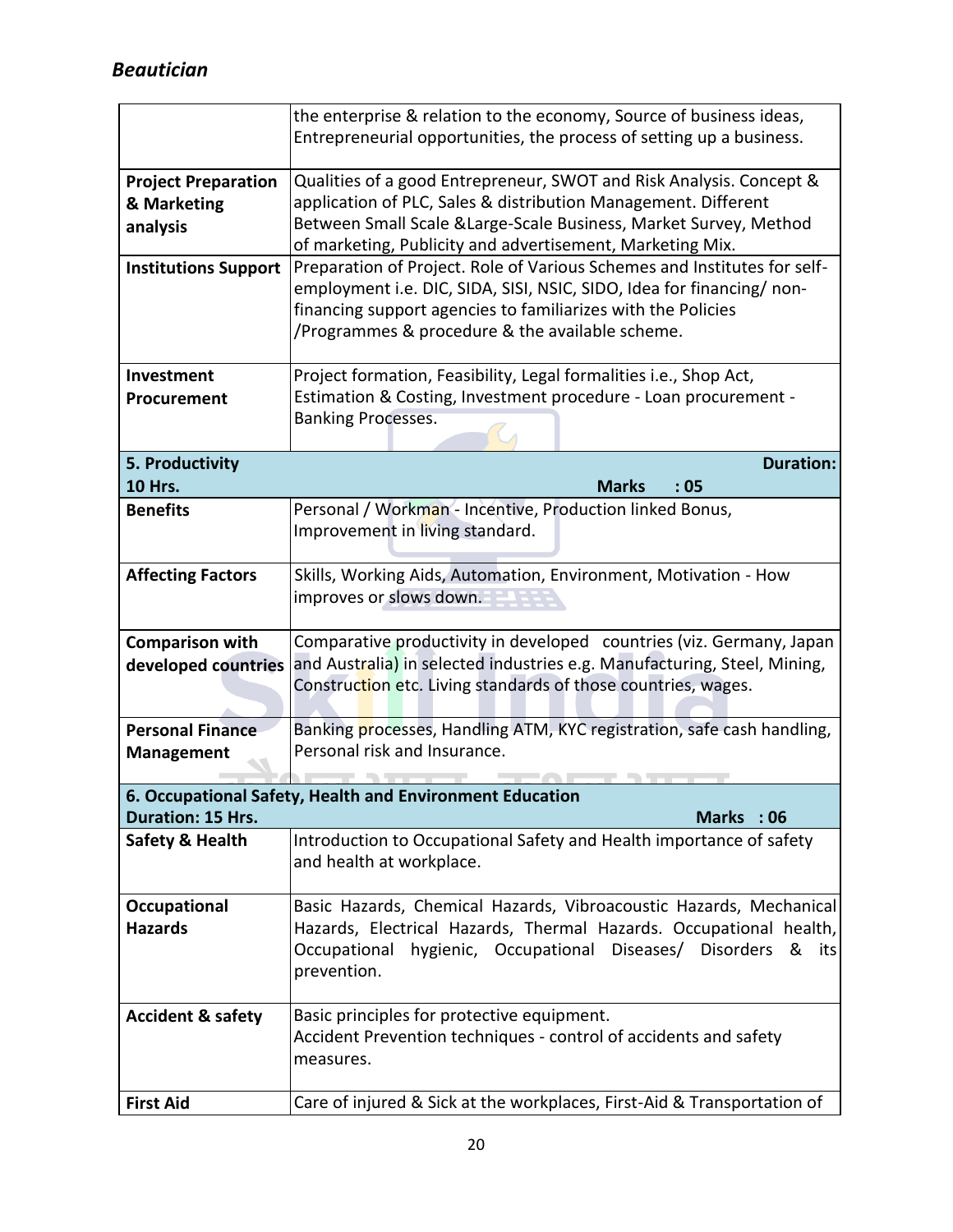|                                                           | sick person.                                                                                                                                                                                                                                              |  |  |  |  |  |  |
|-----------------------------------------------------------|-----------------------------------------------------------------------------------------------------------------------------------------------------------------------------------------------------------------------------------------------------------|--|--|--|--|--|--|
| <b>Basic Provisions</b>                                   | Idea of basic provision legislation of India.                                                                                                                                                                                                             |  |  |  |  |  |  |
|                                                           | safety, health, welfare under legislative of India.                                                                                                                                                                                                       |  |  |  |  |  |  |
| Ecosystem                                                 | Introduction to Environment. Relationship between Society and<br>Environment, Ecosystem and Factors causing imbalance.                                                                                                                                    |  |  |  |  |  |  |
| <b>Pollution</b>                                          | Pollution and pollutants including liquid, gaseous, solid and hazardous<br>waste.                                                                                                                                                                         |  |  |  |  |  |  |
| <b>Energy Conservation</b>                                | Conservation of Energy, re-use and recycle.                                                                                                                                                                                                               |  |  |  |  |  |  |
| <b>Global warming</b>                                     | Global warming, climate change and Ozone layer depletion.                                                                                                                                                                                                 |  |  |  |  |  |  |
| <b>Ground Water</b>                                       | Hydrological cycle, ground and surface water, Conservation and<br>Harvesting of water.                                                                                                                                                                    |  |  |  |  |  |  |
| Environment                                               | Right attitude towards environment, Maintenance of in -house<br>environment.                                                                                                                                                                              |  |  |  |  |  |  |
| 7. Labour Welfare Legislation<br><b>Duration: 05 Hrs.</b> | <b>Marks</b><br>:03                                                                                                                                                                                                                                       |  |  |  |  |  |  |
| <b>Welfare Acts</b>                                       | Benefits guaranteed under various acts- Factories Act, Apprenticeship                                                                                                                                                                                     |  |  |  |  |  |  |
|                                                           | Act, Employees State Insurance Act (ESI), Payment Wages Act,                                                                                                                                                                                              |  |  |  |  |  |  |
|                                                           | Employees Provident Fund Act, The Workmen's compensation Act.                                                                                                                                                                                             |  |  |  |  |  |  |
| 8. Quality Tools                                          |                                                                                                                                                                                                                                                           |  |  |  |  |  |  |
| <b>Duration: 10 Hrs.</b>                                  | <b>Marks</b><br>:05                                                                                                                                                                                                                                       |  |  |  |  |  |  |
| <b>Quality</b>                                            | Meaning of quality, Quality characteristic.                                                                                                                                                                                                               |  |  |  |  |  |  |
| <b>Consciousness</b>                                      |                                                                                                                                                                                                                                                           |  |  |  |  |  |  |
| Quality Circles                                           | Definition, Advantage of small group activity, objectives of quality<br>Circle, Roles and function of Quality Circles in Organization, Operation<br>of Quality circle. Approaches to starting Quality Circles, Steps for<br>continuation Quality Circles. |  |  |  |  |  |  |
| <b>System</b>                                             | Quality Management Idea of ISO 9000 and BIS systems and its importance in maintaining<br>qualities.                                                                                                                                                       |  |  |  |  |  |  |
| <b>House Keeping</b>                                      | Purpose of House-keeping, Practice of good Housekeeping.                                                                                                                                                                                                  |  |  |  |  |  |  |
| <b>Quality Tools</b>                                      | Basic quality tools with a few examples.                                                                                                                                                                                                                  |  |  |  |  |  |  |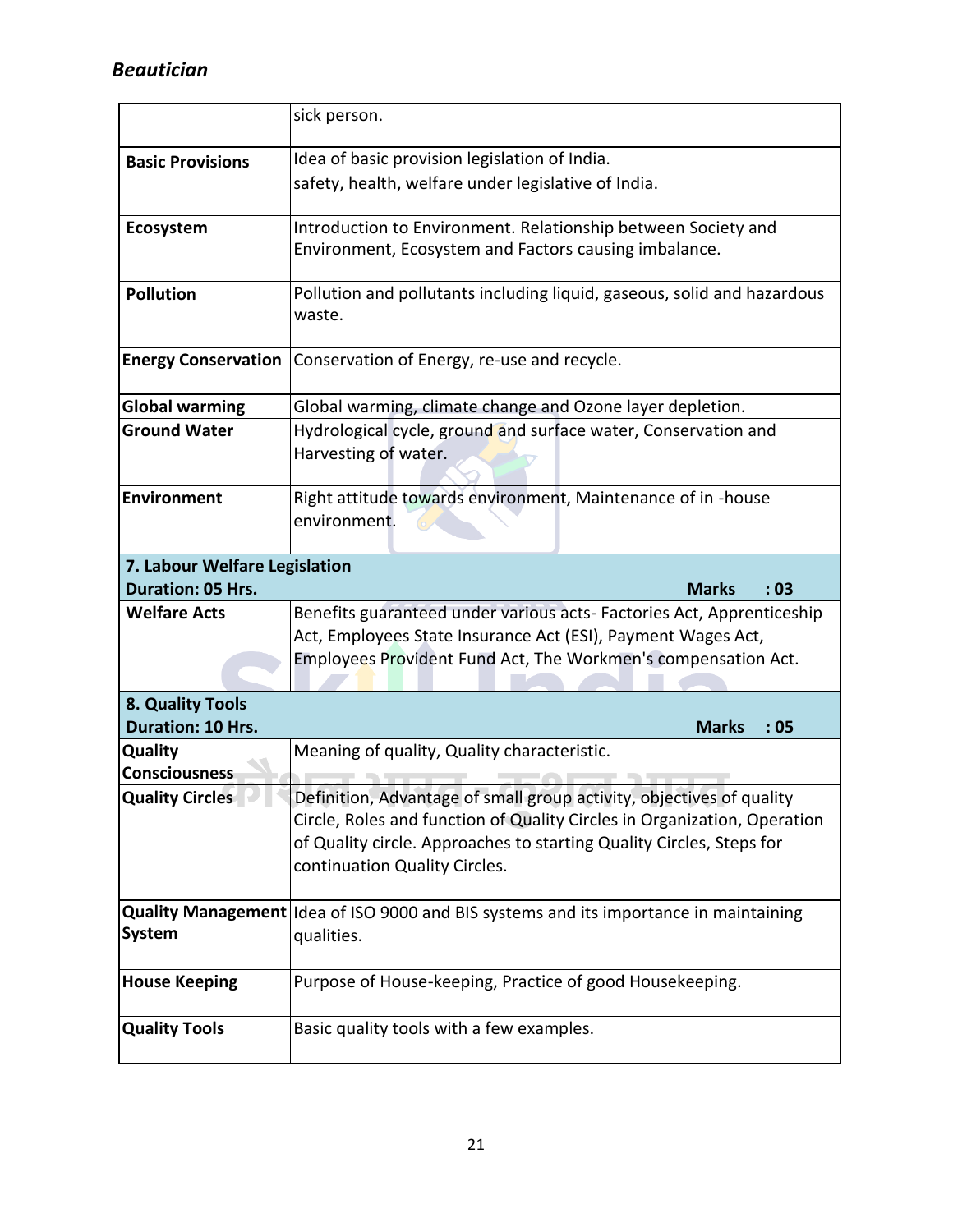#### **BROAD SKILL COMPONENT TO BE COVERED DURING ON- JOB TRAINING**

#### **BLOCK – I**

- 1. Practice and understand precautions to be followed while working during the jobs.
- 2. Explain trade terminology.
- 3. Develop good appearance and behaviour, practice, tasks as per industry standard and express good communication skill.
- 4. Prepare and maintain work area and maintain health and safety at the work place.
- 5. Carry out epilation and depilation services.
- 6. Carry out manicure and pedicure services.
- 7. Understand cosmetic colour theory and apply appropriate cosmetics to enhance a client's appearance.
- 8. Carryout basic nail art technique.
- 9. Create basic haircuts using special cutting techniques.
- 10. Create traditional hair styles using artificial aids
- 11. Create hair designs using thermal gadgets and wet styling techniques.
- 12. Demonstrate hair colouring, perming, straightening, rebounding& smoothing. Explain the knowledge of bonds.
- 13. Demonstrate day, evening, party & bridal makeup and explain effects of light on makeup.
- 14. Demonstrate basic corrective makeup & explain basic facial shapes.
- 15. Create bindi, apply heena, design tattoo and drape sarees in different styles.
- 16. Demonstrate basic yogic exercises for stamina building and correcting body posture.
- **Note:**

शिल भारत-कशल भारत

1. Industry must ensure that above mentioned competencies are achieved by the trainees during their on-job training.

2. In addition to above competencies/ outcomes industry may impart additional training relevant to the specific industry.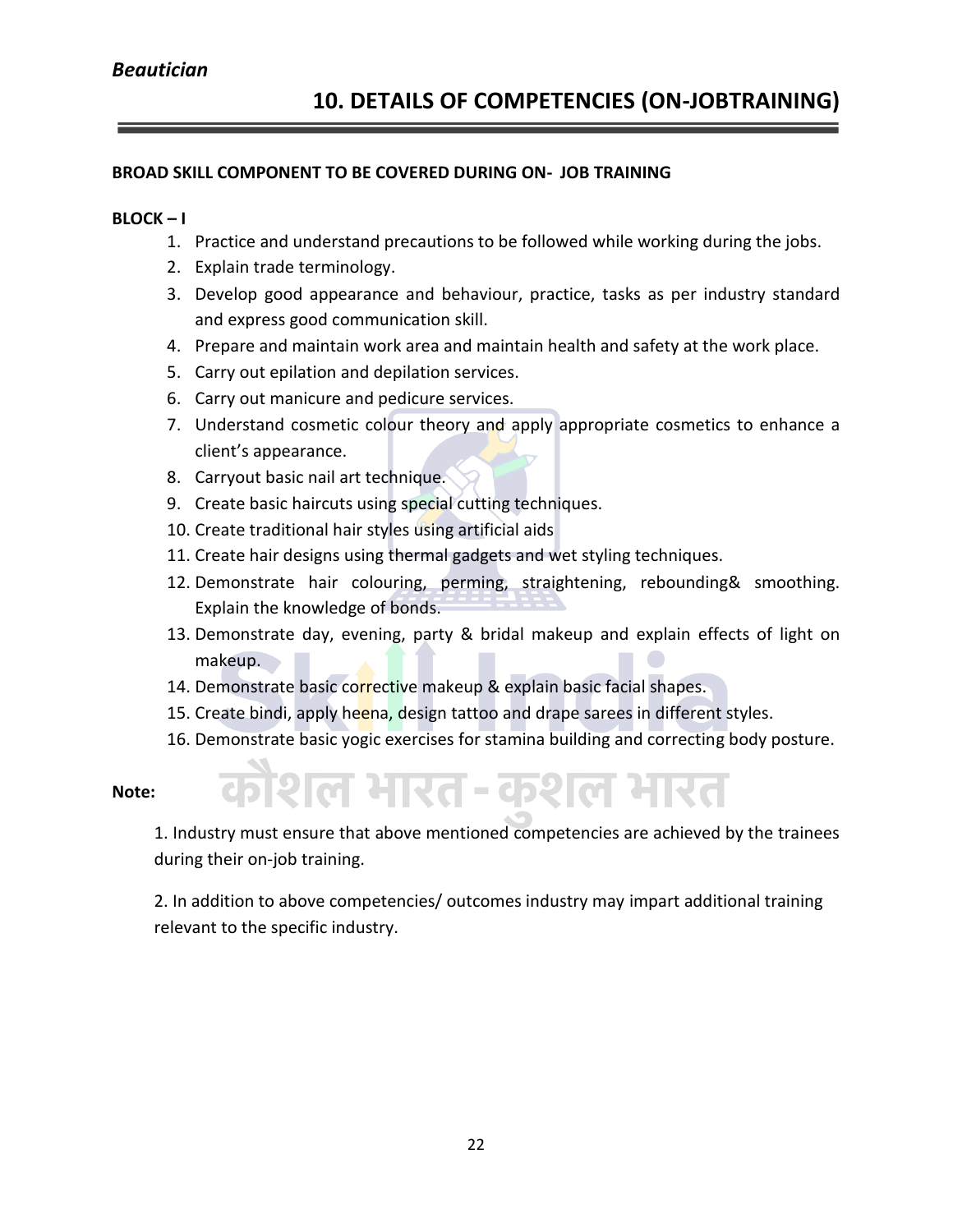#### INFRASTRUCTURE FOR PROFESSIONAL SKILL & PROFESSIONAL KNOWLEDGE

<u> 1989 - Johann Stoff, deutscher Stoffen und der Stoffen und der Stoffen und der Stoffen und der Stoffen und de</u>

| <b>BEAUTICIAN</b>                                                                     |                                                                 |              |  |  |  |  |  |  |
|---------------------------------------------------------------------------------------|-----------------------------------------------------------------|--------------|--|--|--|--|--|--|
| LIST OF TOOLS AND EQUIPMENT for Basic Training (For 20 Apprentices)                   |                                                                 |              |  |  |  |  |  |  |
| A. TRAINEES TOOL KIT (For each additional unit trainees tool kit Sl. 1-18 is required |                                                                 |              |  |  |  |  |  |  |
| additionally)                                                                         |                                                                 |              |  |  |  |  |  |  |
| SI.                                                                                   | Name of the items                                               | Quantity     |  |  |  |  |  |  |
| No.                                                                                   |                                                                 | (indicative) |  |  |  |  |  |  |
| 1.                                                                                    | Tail comb                                                       | 01 No.       |  |  |  |  |  |  |
| 2.                                                                                    | <b>Style Comb</b>                                               | 01 No.       |  |  |  |  |  |  |
| 3.                                                                                    | Open teeth tail comb                                            | 01 No.       |  |  |  |  |  |  |
| 4.                                                                                    | <b>Small Bowl</b>                                               | 02 No.       |  |  |  |  |  |  |
| 5.                                                                                    | <b>Facial Band</b>                                              | 02 No.       |  |  |  |  |  |  |
| 6.                                                                                    | Spray bottle                                                    | 01 No.       |  |  |  |  |  |  |
| 7.                                                                                    | <b>Nail File</b>                                                | 01 No.       |  |  |  |  |  |  |
| 8.                                                                                    | <b>Nail Cutter</b>                                              | 01 No.       |  |  |  |  |  |  |
| 9.                                                                                    | <b>Plain Switches</b>                                           | 01 No.       |  |  |  |  |  |  |
| 10.                                                                                   | Switch Stand                                                    | 01 No.       |  |  |  |  |  |  |
| 11.                                                                                   | Personal Towel (Medium, large)                                  | 02 No.       |  |  |  |  |  |  |
| 12.                                                                                   | Napkin                                                          | 02 No.       |  |  |  |  |  |  |
| 13.                                                                                   | <b>Hair Accessories</b>                                         | As required  |  |  |  |  |  |  |
| 14.                                                                                   | Make-up Brush                                                   | 01 each      |  |  |  |  |  |  |
| 15.                                                                                   | Pack & Bleach Brush                                             | 01 each      |  |  |  |  |  |  |
| 16.                                                                                   | Wax applicator                                                  | 01 each      |  |  |  |  |  |  |
| 17.                                                                                   | <b>Braid</b>                                                    | 01 each      |  |  |  |  |  |  |
| 18.                                                                                   | <b>Bob Pins</b>                                                 | As required  |  |  |  |  |  |  |
| 19.                                                                                   | <b>Juda Pins</b>                                                | As required  |  |  |  |  |  |  |
| 20.                                                                                   | Setting clips                                                   | As required  |  |  |  |  |  |  |
| 21.                                                                                   | Lab Coat                                                        | 01 No.       |  |  |  |  |  |  |
| 22.                                                                                   | Manicure Set                                                    | 01 No.       |  |  |  |  |  |  |
| 23.                                                                                   | Pedicure Set                                                    | 01 No.       |  |  |  |  |  |  |
| 24.                                                                                   | Dye brush                                                       | 01 No.       |  |  |  |  |  |  |
| <b>B: TOOLS INSTRUMENTS AND GENERAL SHOP OUTFITS</b>                                  |                                                                 |              |  |  |  |  |  |  |
| 25.                                                                                   | <b>Barber Scissors</b>                                          | 10 No.       |  |  |  |  |  |  |
| 26.                                                                                   | <b>Thinning Scissors</b>                                        | 04 No.       |  |  |  |  |  |  |
| 27.                                                                                   | Velcro Rollers (Large, medium, & small)                         | 10 dz. Each  |  |  |  |  |  |  |
| 28.                                                                                   | Perm rollers (Star Perm, Ladder Perm, spiral rods, Chop sticks, | 10 dz. Each  |  |  |  |  |  |  |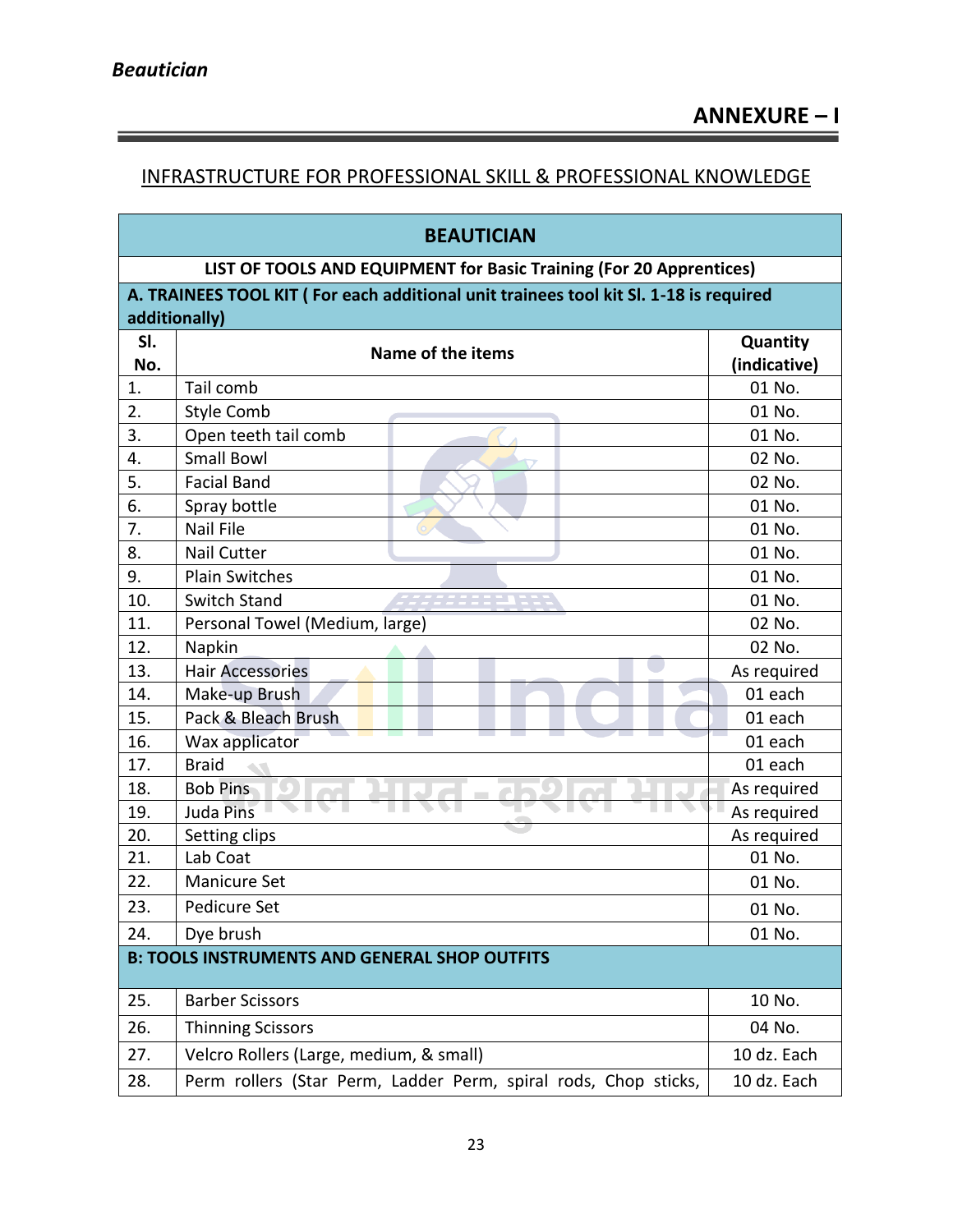|             | Wooden rollers (different sizes Small, medium, large)   |             |  |  |
|-------------|---------------------------------------------------------|-------------|--|--|
| 29.         | <b>Manual Razor</b>                                     | 04 No.      |  |  |
| 30.         | Dust Brush                                              | 04 No.      |  |  |
| 31.         | Swiggle                                                 | 04 No.      |  |  |
| 32.         | Dye Brush                                               | 10 No.      |  |  |
| 33.         | <b>Back View Mirror</b>                                 | 10 No.      |  |  |
| 34.         | Cutting sheet                                           | 10 No.      |  |  |
| 35.         | Dye Bowl                                                | 10 No.      |  |  |
| 36.         | Professional Hair Brushes set                           | 04 No.      |  |  |
| 37.         | <b>Hot Rollers</b>                                      | 04 No.      |  |  |
| 38.         | Dummy head on stand with slip-on                        | 10 No.      |  |  |
| 39.         | Dryer                                                   | 10 No.      |  |  |
| 40.         | Crimper                                                 | 04 No.      |  |  |
| 41.         | <b>Mirror Panel</b>                                     | 10 No.      |  |  |
| 42.         | Styling Chair (multipurpose for hair & beauty services) | 10 No.      |  |  |
| 43.         | Shampoo Station with chair                              | 04 No.      |  |  |
| 44.         | <b>Hair Trolley</b>                                     | 05 No.      |  |  |
| 45.         | Ceramic Straightening Iron                              | 04 No.      |  |  |
| 46.         | Curling Rods with attachments                           | 04 No.      |  |  |
| 47.         | Neck Tray (for perming)                                 | 10 No.      |  |  |
| 48.         | <b>Rebonding Boards</b>                                 | 10 No.      |  |  |
| 49.         | <b>Benders</b>                                          | 10 dz. each |  |  |
| 50.         | <b>Hood Dryer</b>                                       | 04 No.      |  |  |
| <b>Skin</b> |                                                         |             |  |  |
| 51.         | Magnifying lamp                                         | 02 No.      |  |  |
| 52.         | Vapozone                                                | 04 No.      |  |  |
| 53.         | <b>EMS Machine</b>                                      | 01 No.      |  |  |
| 54.         | Infra red Lamp                                          | 04 No.      |  |  |
| 55.         | Wax heater                                              | 04 No.      |  |  |
| 56.         | <b>Black head remover</b>                               | 10 No.      |  |  |
| 57.         | Pedi spa tub                                            | 10 No.      |  |  |
| 58.         | Manicure table                                          | 04 No.      |  |  |
| 59.         | Pedi stool                                              | 10 No.      |  |  |
| 60.         | <b>Manicure Trolley</b>                                 | 05 No.      |  |  |
| 61.         | <b>Facial Bed</b>                                       | 04 No.      |  |  |
| 62.         | Dry Sterilizer (Ultra Violet)                           | 04 No.      |  |  |
| 63.         | <b>Water Boiler</b>                                     | 02 No.      |  |  |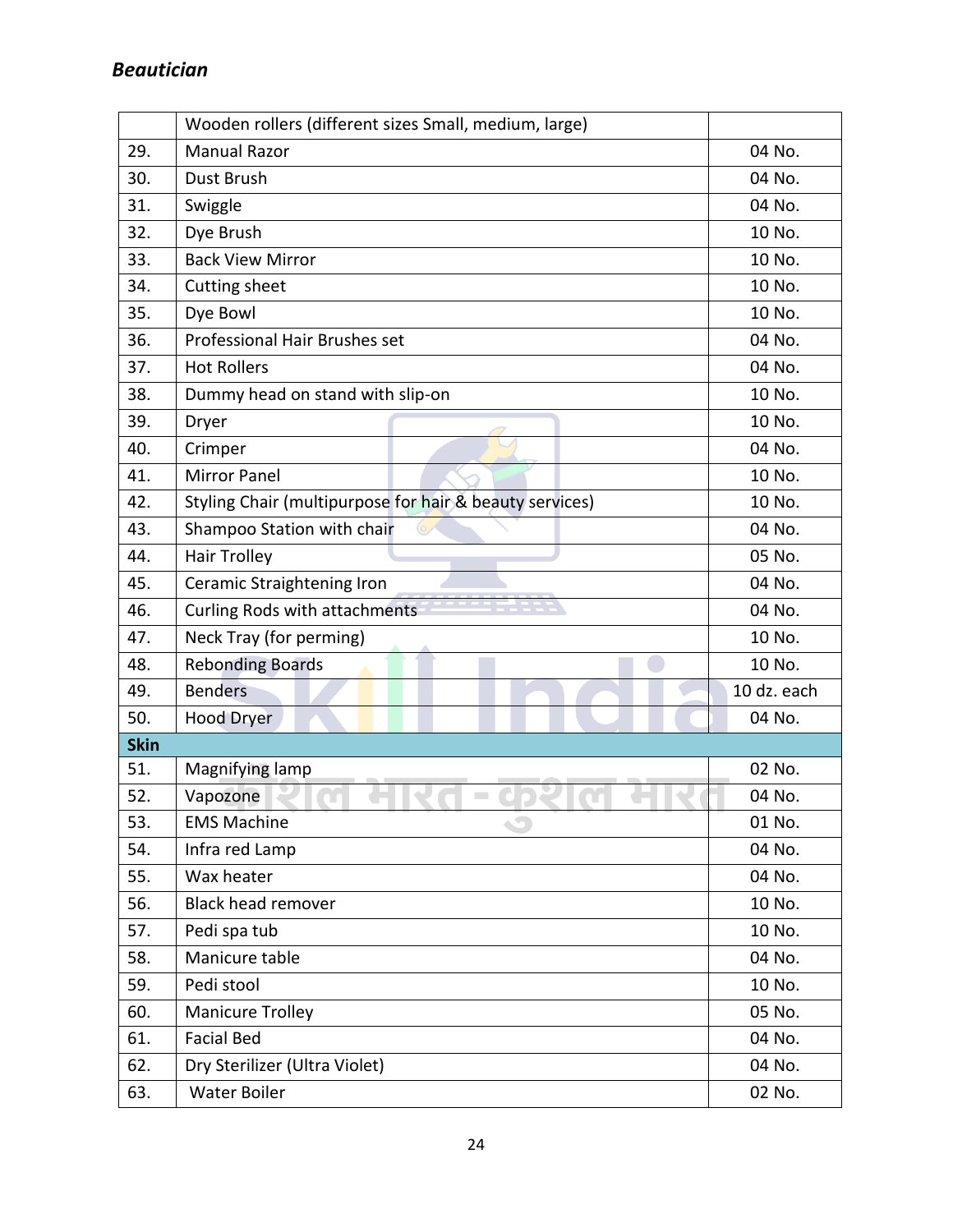| 64. | Front wash Basin                      | 04 No.      |  |  |  |  |  |  |
|-----|---------------------------------------|-------------|--|--|--|--|--|--|
| 65. | Curtain/Blinds for Lab                | As required |  |  |  |  |  |  |
| 66. | Blanket                               | 04 No.      |  |  |  |  |  |  |
| 67. | Hot towel cabinet                     | 01 No.      |  |  |  |  |  |  |
| 68. | Teacher's Chair and table set         | 01 No.      |  |  |  |  |  |  |
| 69. | Display board (minimum 3X4 feet size) | As required |  |  |  |  |  |  |
|     | <b>Furniture Required</b>             |             |  |  |  |  |  |  |
| 70. | White Board (size: 8ft. x 4ft.)       | 01 No.      |  |  |  |  |  |  |
| 71. | Trainer's Table                       | 01 No.      |  |  |  |  |  |  |
| 72. | Trainer's Chair                       | 01 No.      |  |  |  |  |  |  |



# Skill India कौशल भारत-कुशल भारत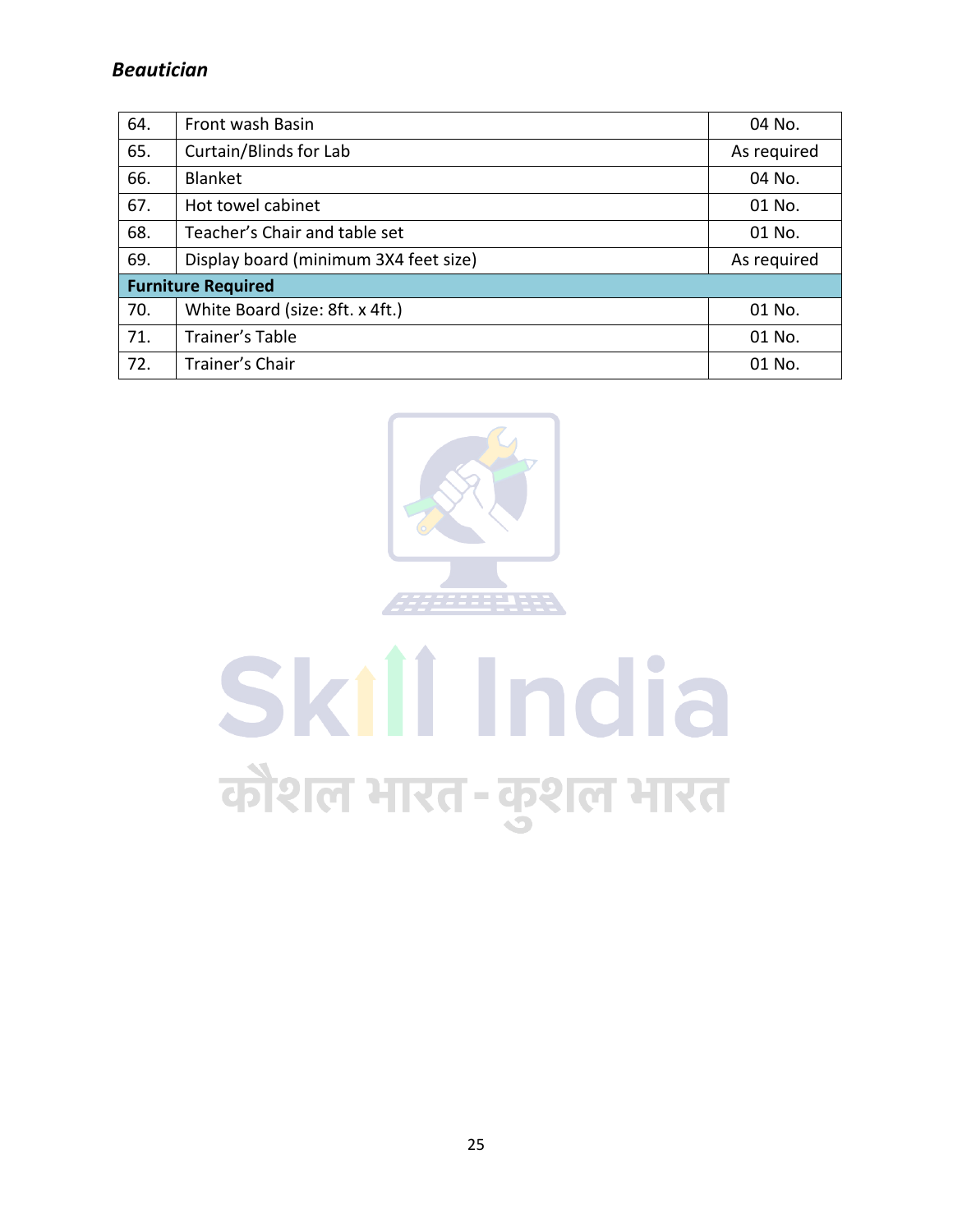| <b>TOOLS &amp; EQUIPMENT'S FOR EMPLOYABILITY SKILLS</b> |                                                                                                                                                          |                 |  |  |  |  |  |  |  |
|---------------------------------------------------------|----------------------------------------------------------------------------------------------------------------------------------------------------------|-----------------|--|--|--|--|--|--|--|
| SI. No.                                                 | Name of the items                                                                                                                                        | <b>Quantity</b> |  |  |  |  |  |  |  |
| 1.                                                      | Computer (PC) with latest configurations and Internet<br>connection with standard operating system and standard<br>word processor and worksheet software | $10$ Nos.       |  |  |  |  |  |  |  |
| 2.                                                      | <b>UPS - 500VA</b>                                                                                                                                       | 10 Nos.         |  |  |  |  |  |  |  |
| 3.                                                      | Scanner cum Printer                                                                                                                                      | 1 No.           |  |  |  |  |  |  |  |
| 4.                                                      | <b>Computer Tables</b>                                                                                                                                   | 10 Nos.         |  |  |  |  |  |  |  |
| 5.                                                      | <b>Computer Chairs</b>                                                                                                                                   | 20 Nos.         |  |  |  |  |  |  |  |
| 6.                                                      | <b>LCD Projector</b>                                                                                                                                     | 1 No.           |  |  |  |  |  |  |  |
| 7.                                                      | White Board 1200mm x 900mm                                                                                                                               | 1 No.           |  |  |  |  |  |  |  |
|                                                         |                                                                                                                                                          |                 |  |  |  |  |  |  |  |

*Note: - Above Tools &equipment not required, if Computer LAB is available in the institute.*

# Skill India कौशल भारत-कुशल भारत